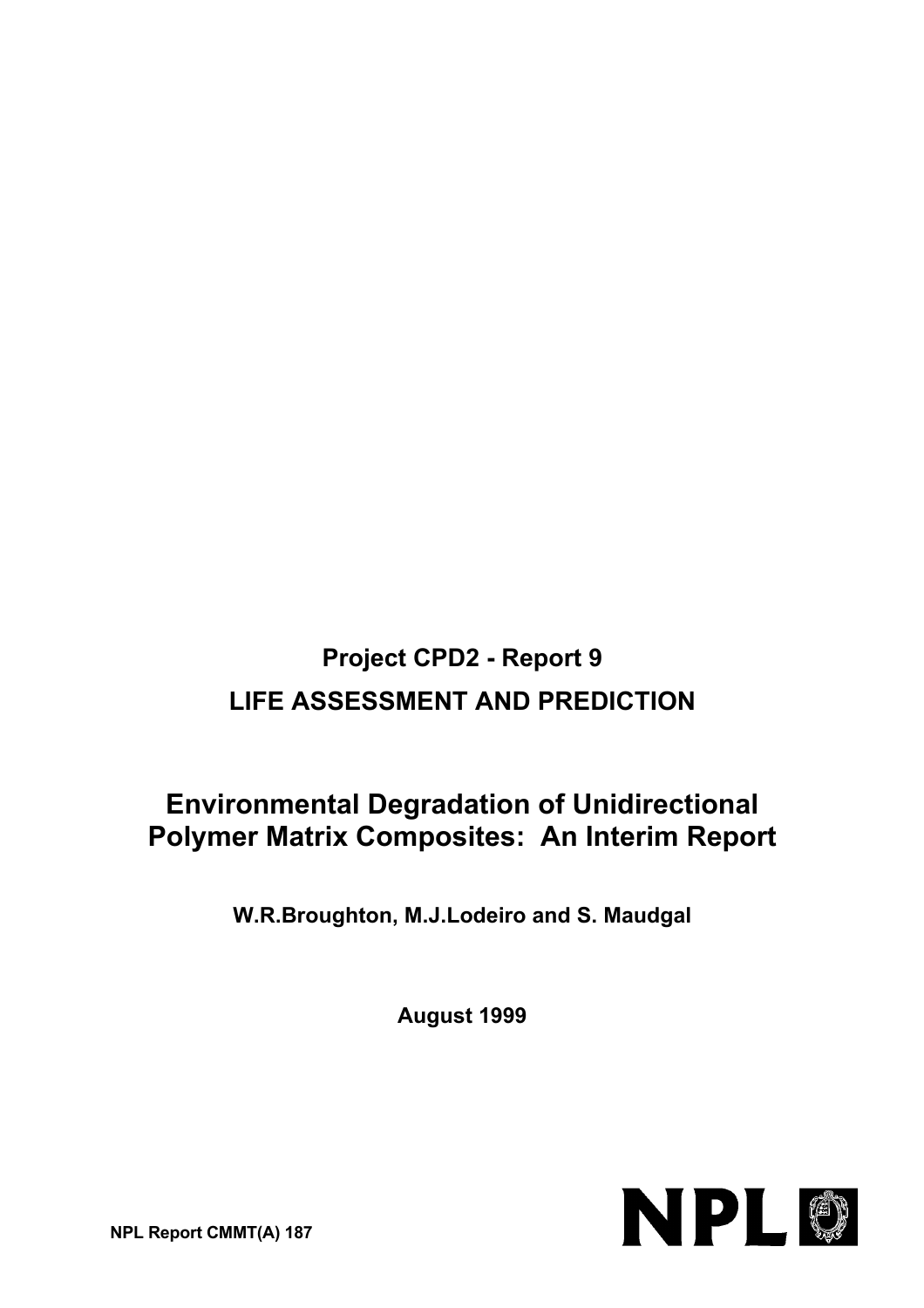NPL Report CMMT(A) 187 August 1999

## **Environmental Degradation of Unidirectional Polymer Matrix Composites: An Interim Report**

**W R Broughton, M J Lodeiro and S Maudgal Centre for Materials Measurement & Technology National Physical Laboratory Teddington Middlesex, TW11 0LW, UK**

## **ABSTRACT**

This report provides an interim assessment of accelerated test methods evaluated within the Composites Performance and Design (CPD) Project "Life Assessment and Prediction" for characterising long-term properties and residual life/strength of glass and carbon fibrereinforced composites exposed to aggressive environments and static loads. The report considers convenient methods for obtaining basic strength-time data for unconditioned and moisture conditioned fibre bundles and continuous aligned fibre-reinforced rods and laminates. These test methods require relatively short conditioning times and relatively low manufacturing and testing costs in comparison with current practices.

The report considers: (i) tensile testing of moisture pre-conditioned fibre bundles and glass fibre-reinforced polyester rods; (ii) static fatigue testing of unconditioned glass fibre bundles and unidirectional glass fibre-reinforced rods and laminates; (iii) flexural properties of moisture pre-conditioned unidirectional laminates at ambient and elevated temperatures; and (iv) autoclave conditioning of flexural specimens manufactured from carbon fibrereinforced laminates. Moisture pre-conditioning involved immersion in deionised water at elevated temperatures ranging from 23  $\circ$ C to 70  $\circ$ C for up to 42 days, whereas autoclave conditioning involved exposure of composite specimens to a steam environment at 136  $\circ$ C and 2.2 bar for periods no longer than 24 hours.

The principal conclusions that can be drawn from the results to-date are: (i) fibre tows and small diameter (i.e. 1.5 mm) composite rods are suitable for accelerated testing under combined static loads and hostile environments with fibre tows offering a relatively rapid method for evaluating fibre sensitivity to chemical attack; (ii) transverse flexural properties are particularly sensitive to the combined effect of moisture and elevated temperature; and (iii) autoclave conditioning can accelerate moisture absorption by a factor of 100 and is suitable for use with materials designed for hot/wet conditions. The report provides a summary of the results, including recommendations on preparation and testing of fibre bundles and composite rods, and concludes with comments relating to future work.

The report was prepared as part of the research undertaken at NPL for the Department of Trade and Industry funded project on "Composites Performance and Design - Life Assessment and Prediction".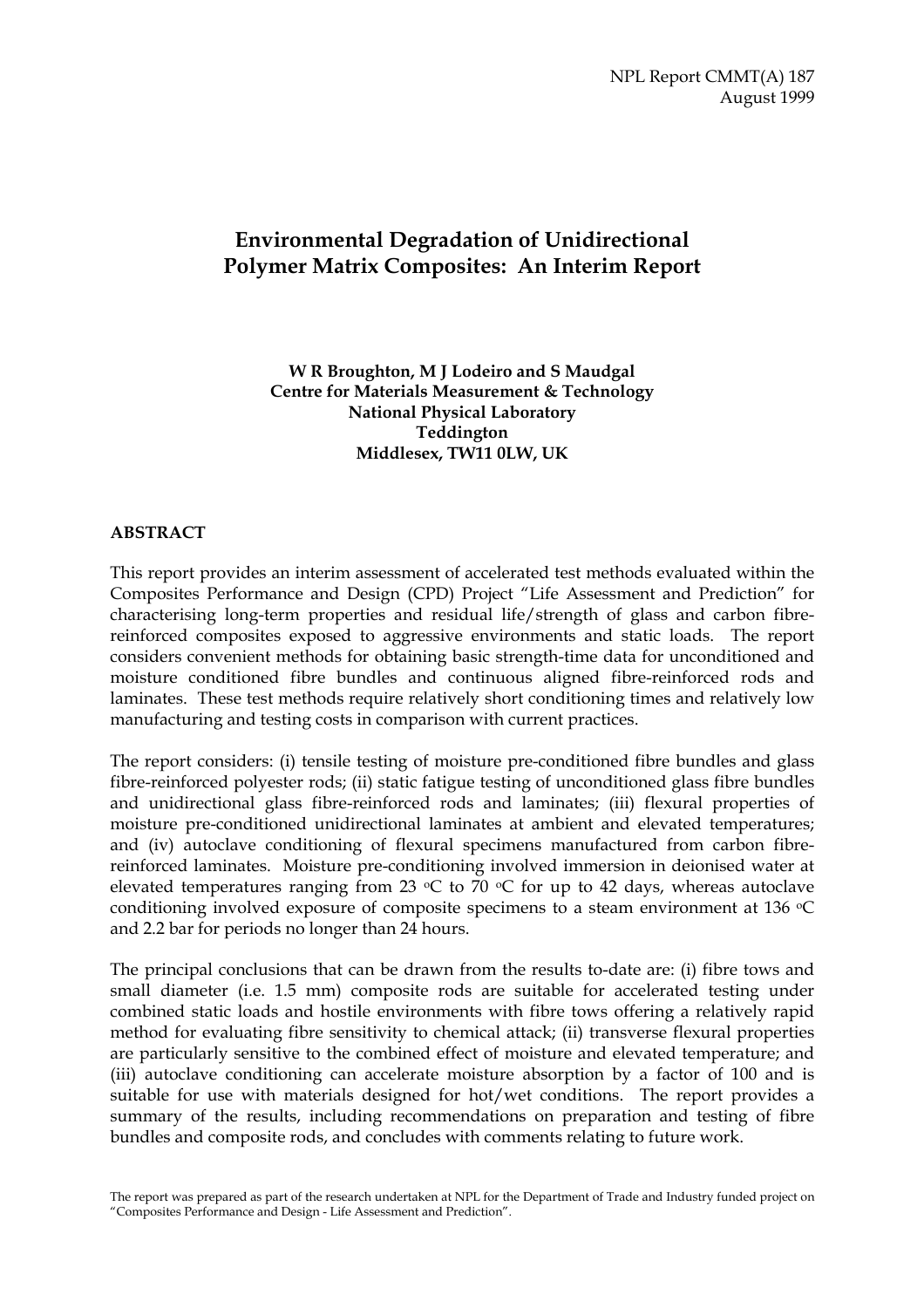Crown copyright 1999 Reproduced by permission of the Controller of HMSO

ISSN 1361 - 4061

 National Physical Laboratory Teddington, Middlesex, UK, TW11 0LW

Extracts from this report may be reproduced provided the source is acknowledged and the extract is not taken out of context.

Approved on behalf of Managing Director, NPL, by Dr C Lea,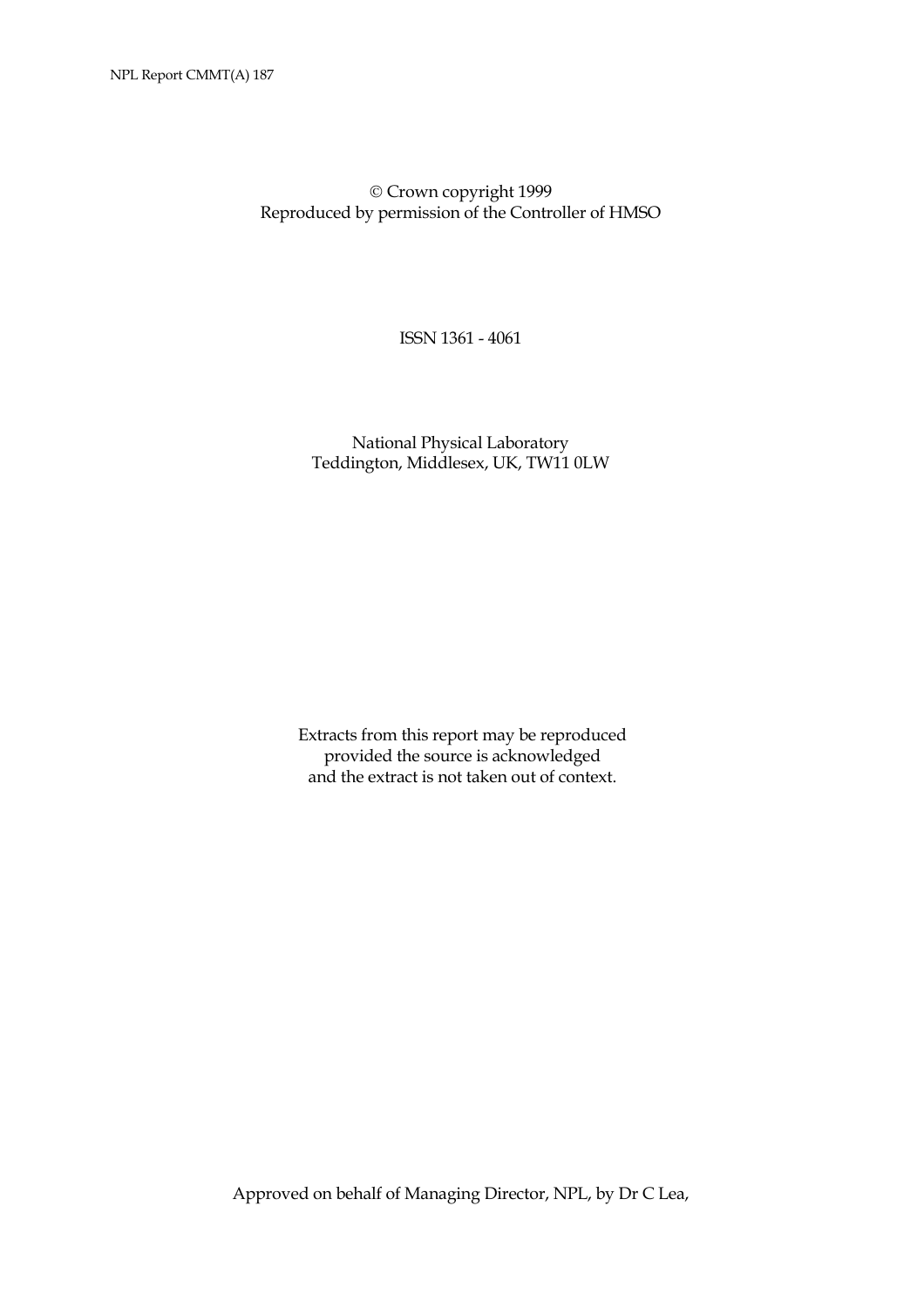| Head of Centre for Materials Measurement and Technology.<br><b>CONTENTS</b> |     |  |  |  |  |
|-----------------------------------------------------------------------------|-----|--|--|--|--|
| $\mathbf{1}$                                                                |     |  |  |  |  |
| $\overline{2}$                                                              |     |  |  |  |  |
|                                                                             | 2.1 |  |  |  |  |
|                                                                             | 2.2 |  |  |  |  |
|                                                                             | 2.3 |  |  |  |  |
| 3                                                                           |     |  |  |  |  |
|                                                                             | 3.1 |  |  |  |  |
|                                                                             | 3.2 |  |  |  |  |
| 4                                                                           |     |  |  |  |  |
| 5                                                                           |     |  |  |  |  |
|                                                                             | 5.1 |  |  |  |  |
|                                                                             | 5.2 |  |  |  |  |
| 6                                                                           |     |  |  |  |  |
|                                                                             |     |  |  |  |  |
|                                                                             |     |  |  |  |  |
|                                                                             |     |  |  |  |  |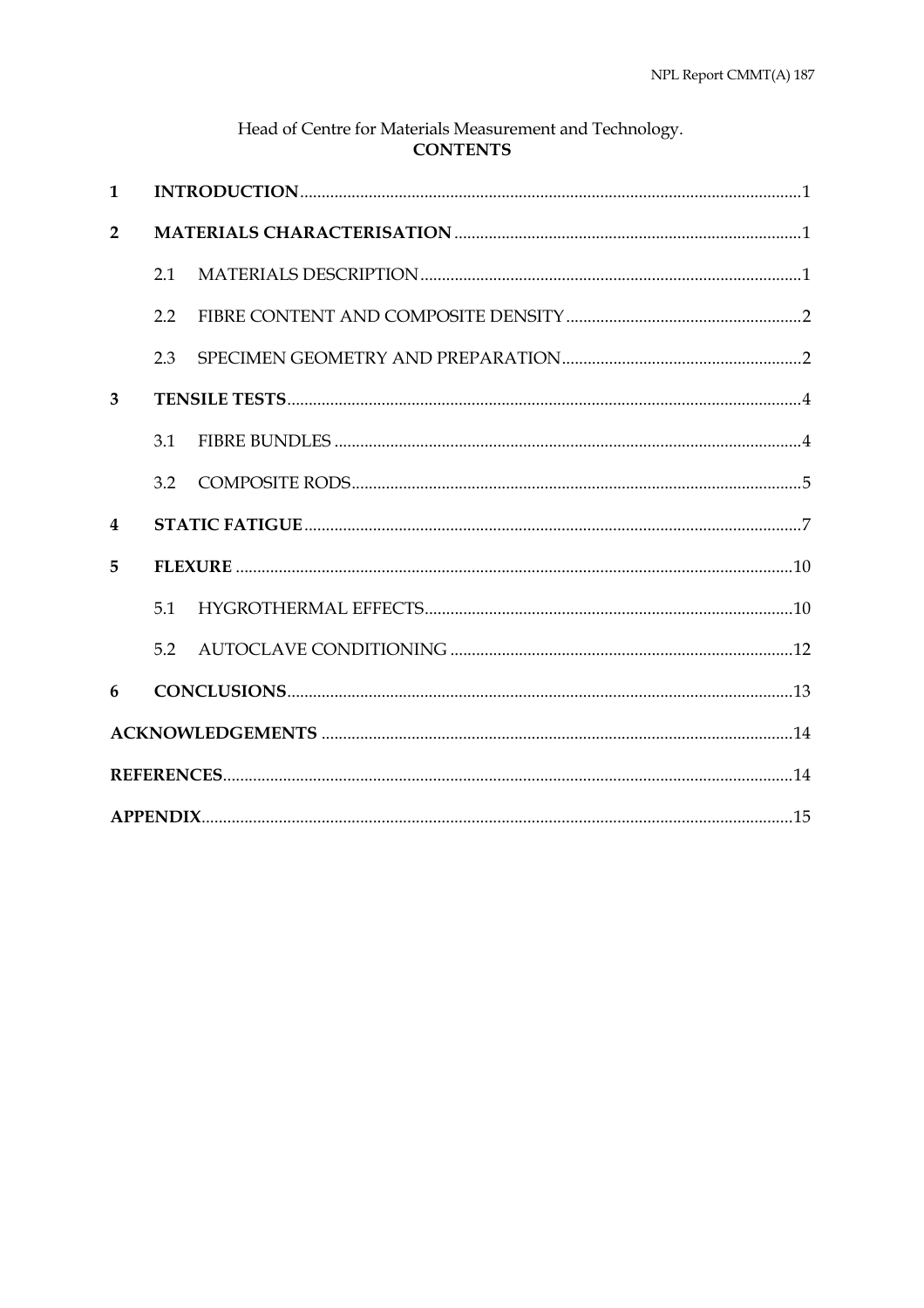NPL Report CMMT(A) 187

## **1. INTRODUCTION**

This report provides an interim assessment of techniques that can be employed to accelerate environmental degradation in glass and carbon fibre-reinforced composites. The research described in this report forms part of the DTI funded project "Composites Performance and Design (CPD2) "Life Assessment and Prediction" directed towards the development and validation of test methods and predictive models that can be used for characterising polymer matrix composites (PMCs) exposed to combined aggressive environments and applied loads. The report considers test methods for obtaining basic strength-time data for unconditioned and moisture conditioned fibre bundles and continuous aligned fibre-reinforced rods and laminates.

The report is divided into six sections including the introduction (Section 1). Section 2 describes the materials used to validate the test methods in this programme, specimen geometry and specimen preparation. Tensile test results for moisture pre-conditioned fibre bundles and glass fibre-reinforced polyester rods are presented in Section 3. Section 4 considers static fatigue testing of unconditioned glass fibre bundles and unidirectional glass fibre-reinforced rods and laminates. The combined effect of temperature and moisture on the flexural properties of unidirectional laminates is evaluated in Section 5. This section also examines the use of a high temperature and pressure autoclave as a means of inducing accelerated moisture degradation. Conclusions and recommendations for future work are given in Section 6. **Throughout this report, statements of particular importance or relevance are highlighted in bold type**.

## **2. MATERIALS CHARACTERISATION**

## 2.1 MATERIALS DESCRIPTION

The materials used to develop and validate the test methods in this programme are listed below:

- (a) E-glass (1,878 Tex or g/km) fibre tows supplied by RBJ.
- (b) Pultruded glass fibre-reinforced polyester rods (glass/polyester). The composite consisted of axially aligned E-glass fibres impregnated with Scott Bader Crystic 196 orthophthalic polyester. Rods of 1.5 mm, obtained from RBJ, were tested. The rods were post cured for 3 hours at 80 °C
- (c) Autoclave compacted continuous unidirectional glass fibre-reinforced epoxy prepreg sheet (E-glass/Fibredux F922). Laminates were manufactured at the National Physical Laboratory (NPL) to Hexcel Composites specifications. The laminates were also post-cured to the pre-preg suppliers specifications.
- (d) Autoclave compacted continuous unidirectional glass fibre-reinforced epoxy prepreg sheet (E-glass/Fibredux 913). Laminates were manufactured at NPL to Hexcel Composites specifications.
- (e) Autoclave compacted continuous unidirectional carbon fibre-reinforced epoxy prepreg sheet (Torayca T300/Fibredux 924). Laminates were manufactured (including post curing) at NPL to Hexcel Composites specifications.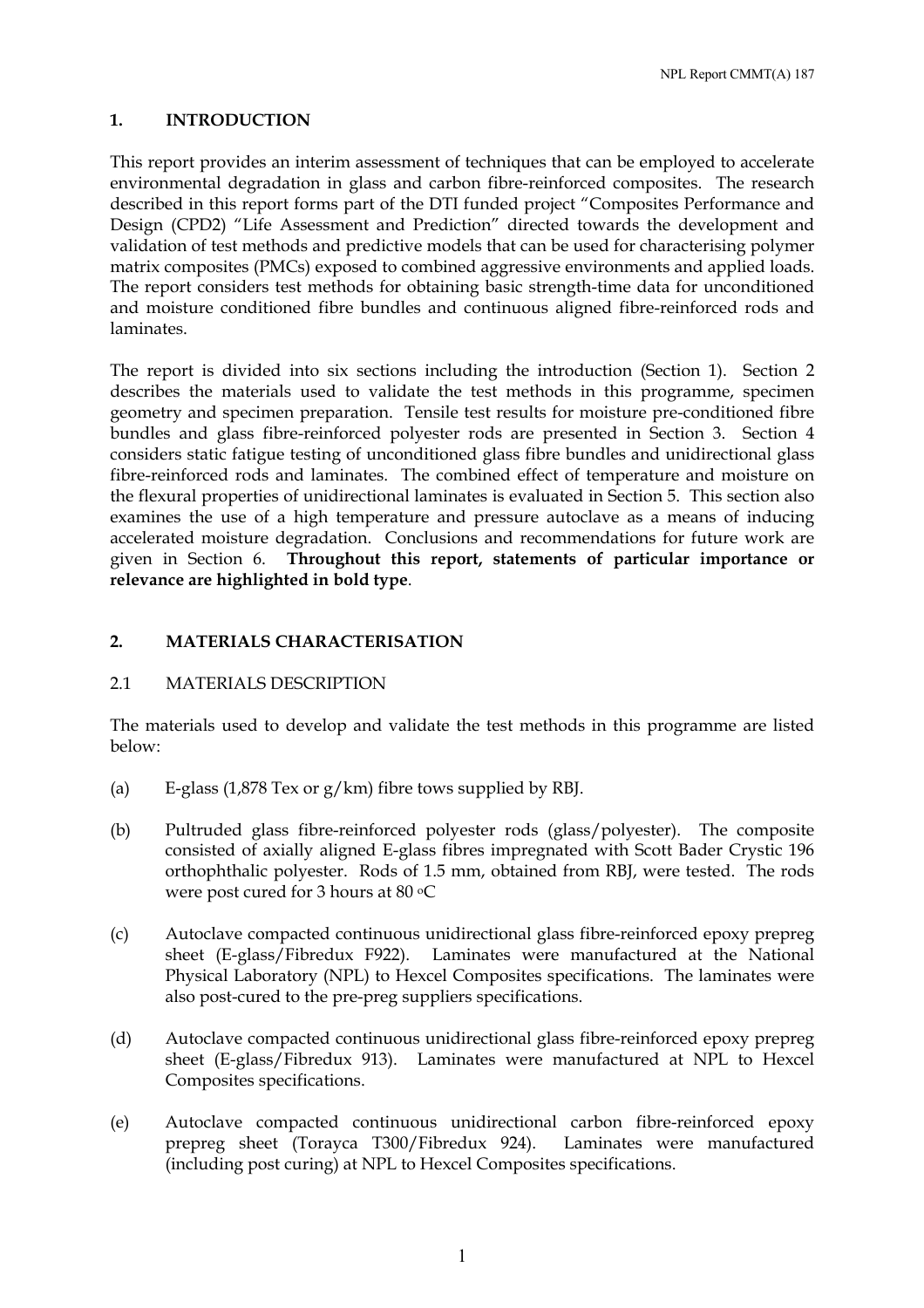On delivery, all rods and panels were visually inspected for evidence of damage or processing defects.

## 2.2 FIBRE CONTENT AND COMPOSITE DENSITY

Fibre volume fraction,  $V_f$  fibre weight fraction,  $W_g$  and composite density,  $\rho_g$ , were measured for all materials (Table 1). Composite density measurements were carried out using method A (zeroed pan immersion) specified in ISO 1183 [1]. Fibre volume and weight fraction measurements for the glass fibre-reinforced rods and laminates were carried out according to the ISO 1172 standard [2], which uses a resin burn-off technique. In this technique, the composite is dried to constant weight mass then exposed to 600  $\circ \overline{C}$  in a furnace for at least an hour to remove all traces of resin. The fibre volume and weight fractions of unidirectional carbon-fibre/epoxy panels were determined according to BS ISO 11667 [3]. Resin removal was achieved using concentrated sulphuric acid and hydrogen peroxide. This process was carried out using a Prolabo Microdigest 401 digester.

| <b>Material</b>   | <b>Composite Density</b><br>(kg/m <sup>3</sup> ) | <b>Volume Fraction</b><br>(%) | <b>Weight Fraction</b><br>(%) |
|-------------------|--------------------------------------------------|-------------------------------|-------------------------------|
| E-glass/polyester | $1,862 \pm 21$                                   | $50.56 \pm 1.10$              | $69.50 \pm 0.56$              |
| $E-glass/F922$    | $2.122 \pm 53$                                   | $65.41 \pm 4.46$              | $78.84 \pm 3.01$              |
| $E-glass/913$     | $1,883 \pm 39$                                   | $50.95 \pm 0.19$              | $69.26 \pm 0.26$              |
| T300/924          | $1,555 \pm 10$                                   | $61.49 \pm 1.44$              | $68.48 \pm 1.24$              |

## **Table 1 Composite Density, Fibre Volume Fractions and Fibre Weight Fractions**

## 2.3 SPECIMEN GEOMETRY AND PREPARATION

This section describes the test methods and specimen geometries used for testing fibre tows, composite rods and unidirectional laminates. Details of specimen preparation for each method are also covered in this section.

## 2.3.1 Fibre Bundles

Tensile and static fatigue (tension-tension) tests were carried out on unimpregnated E-glass fibre tows using the specimen geometry shown in Figure 1.



Figure 1 Fibre tow test specimen (mm).

Specimen preparation was carried out according to BS ISO 9163 [4]. A cold-curing epoxy system based on Araldite® LY 5052/hardener HY 5052 (Ciba Speciality Chemicals) was used to produce the end tabs. The end tabs were cast in modified moulds, using BS ISO 9163 specifications as a guide, and cured at 80 °C for 20 minutes. It is important that the resin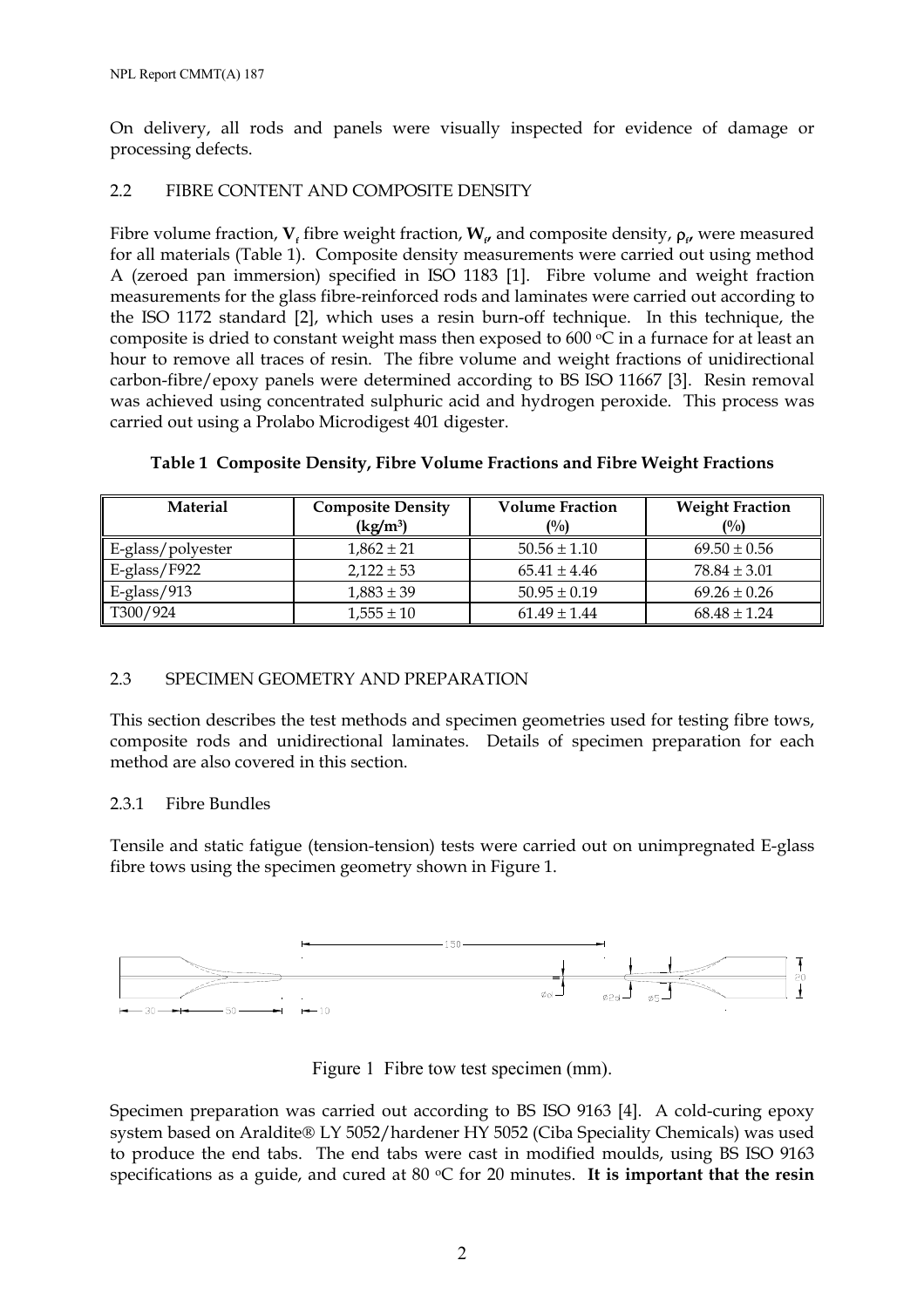**system has low viscosity to ensure full impregnation of the fibres within the tab region and good mechanical and dynamic properties**.

2.3.2 Composite Rods

**The test geometry specified in BS ISO 9163 proved unsatisfactory for measuring the tensile strength of composite rods with diameters of 1.5 mm or greater**. It was found that the interface between the composite rod and epoxy resin end tabs yields/failed prematurely; resulting in pull-out of the composite rod rather than tensile failure within the gauge-length. As a result, a new method was developed for producing end tabs for the composite rods. Figure 2 shows a schematic of the composite rod specimen and end tab used for testing glass/polyester pultruded rods with a nominal diameter of 1.5 mm.



Figure 2 Composite rod specimen and end tab (mm).

The end tabs were manufactured from a plain woven glass fabric reinforced epoxy laminate (1.6 mm thick) with the fibre axes of the fabric set at  $\pm 45^{\circ}$  to the specimen axis. A high elongation adhesive was used to bond the end tabs to the specimen. **The use of a film adhesive to bond the end tabs was found to reduce both preparation time and adhesive wastage. Specimen preparation was also relatively clean in comparison to paste adhesives**. The semi-circular groove, shown in Figure 2, was cut with a 1.5 mm thick diamond slitting wheel (water lubricated).

The test geometry shown in Figure 2 is limited to rods with diameters of 1.5 mm or less. Testing of larger diameter rods required cylindrical moulded end tabs made with a high shear strength adhesive paste. Preliminary trials were carried out on 3 mm diameter rods using bonded end tabs that were 1.25 mm thick and 50 mm long. The trials proved successful with tensile failure consistently occurring within the gauge-length.

## 2.3.3 Unidirectional Laminates

Specimen preparation of unidirectional laminates was carried out to BS EN ISO 527-4 [5] specifications. Specimens were 250 mm in length, 15 mm wide and 1 mm (i.e. 8 plies) thick. The overall gauge-length (i.e. region between grips) was 150 mm. End tabs (50 mm long), manufactured from a plain woven glass fabric/epoxy laminate (1.6 mm thick) with the fibre axes of the fabric set at  $\pm 45^{\circ}$  to the specimen axis, were adhesively bonded to the specimens. The tab angle was  $90^\circ$  (i.e. not tapered).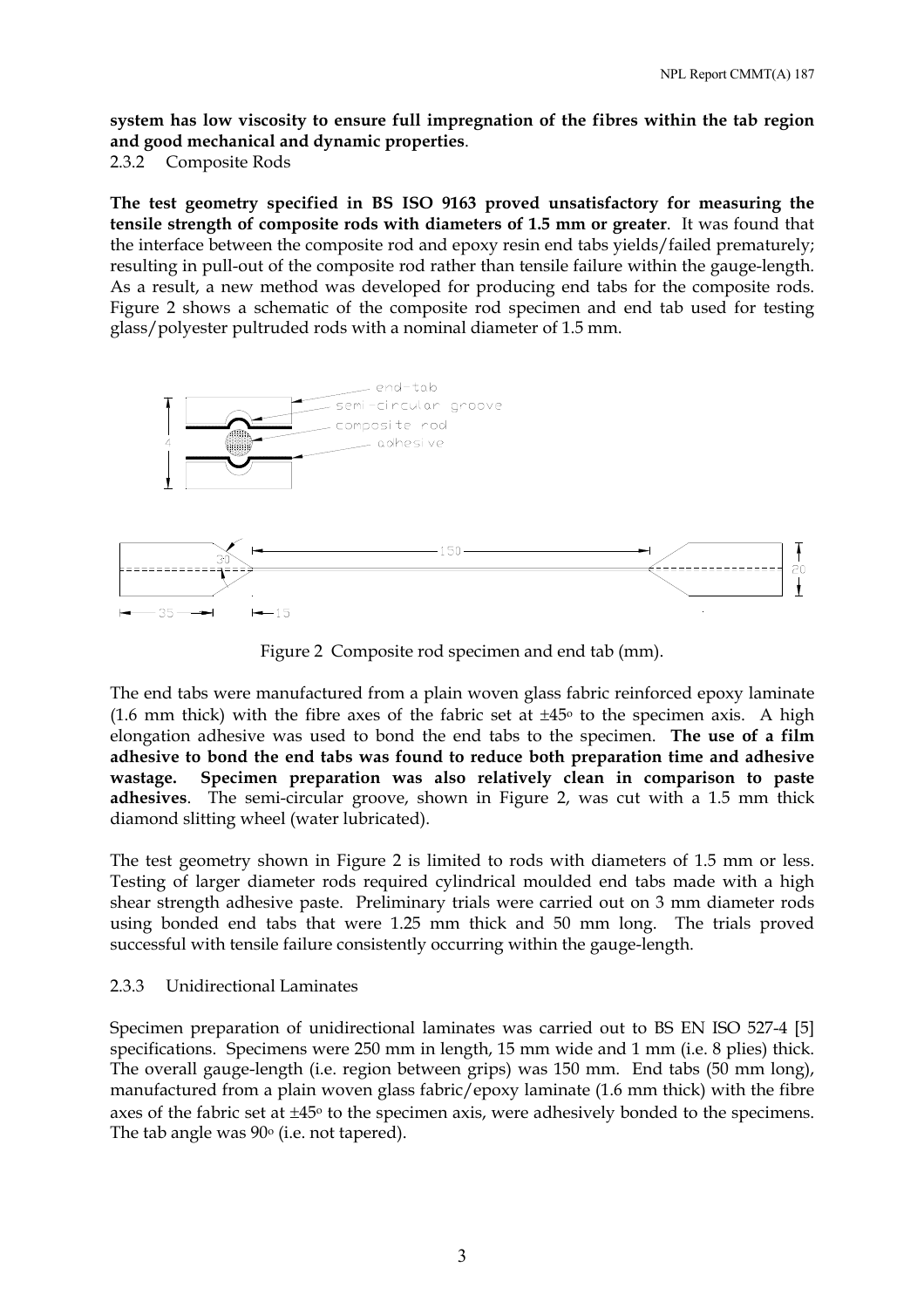Narrow laminate strips, 3 mm wide and 2 mm (i.e. 16 plies) thick, were also tested. Apart from the differences in width and thickness, all other aspects of specimen geometry and preparation were the same as that for the standard test specimen.

## **3. TENSILE TESTS**

This section presents the results from tensile tests that were carried out to evaluate the effects of exposure time and temperature on the residual strength of moisture pre-conditioned fibre bundles and glass/polyester rods. Specimens were immersed in deionised water at temperatures ranging from 23 °C to 70 °C. Batches of specimens were withdrawn at selected intervals over a 3 week period for the E-glass tows and over a 6 week period for the composite rods and then tested within an hour of removal from the water bath. The 6 week (≈ 1,000 hours) period was considered representative for the development of an accelerated ageing test programme. Testing was carried out under ambient conditions (i.e. 23 °C, 50% relative humidity) at a constant cross-head speed of 2 mm/min using an Instron 8501 servohydraulic test machine fitted with servo-hydraulic grips. Instron Series IX software was used to control the servo-hydraulic test machine and to collect the test data. Five specimens per condition were tested.

## 3.1 FIBRE BUNDLES

The stress rupture (i.e. maximum load at failure) of unconditioned and moisture degraded Eglass fibre tows was determined using BS ISO 9163. The results obtained are shown in Figure 3, and Tables 2 and 3. The maximum load at failure, as shown in Figure 3, has been normalised with respect to the ultimate tensile load of dry (i.e. unconditioned) fibre tows, which was measured at the same displacement rate. A number of observations can be made in relation to the environmental resistance of E-glass fibre tows exposed to the combined effect of temperature and moisture.

- **Tensile strength decreases linearly with exposure time, with a 50% reduction in strength occurring within 3 weeks**
- **Degradation mechanism is essentially temperature independent.**
- **Tensile modulus of E-glass fibre tows remains unaffected by water immersion at elevated temperatures.**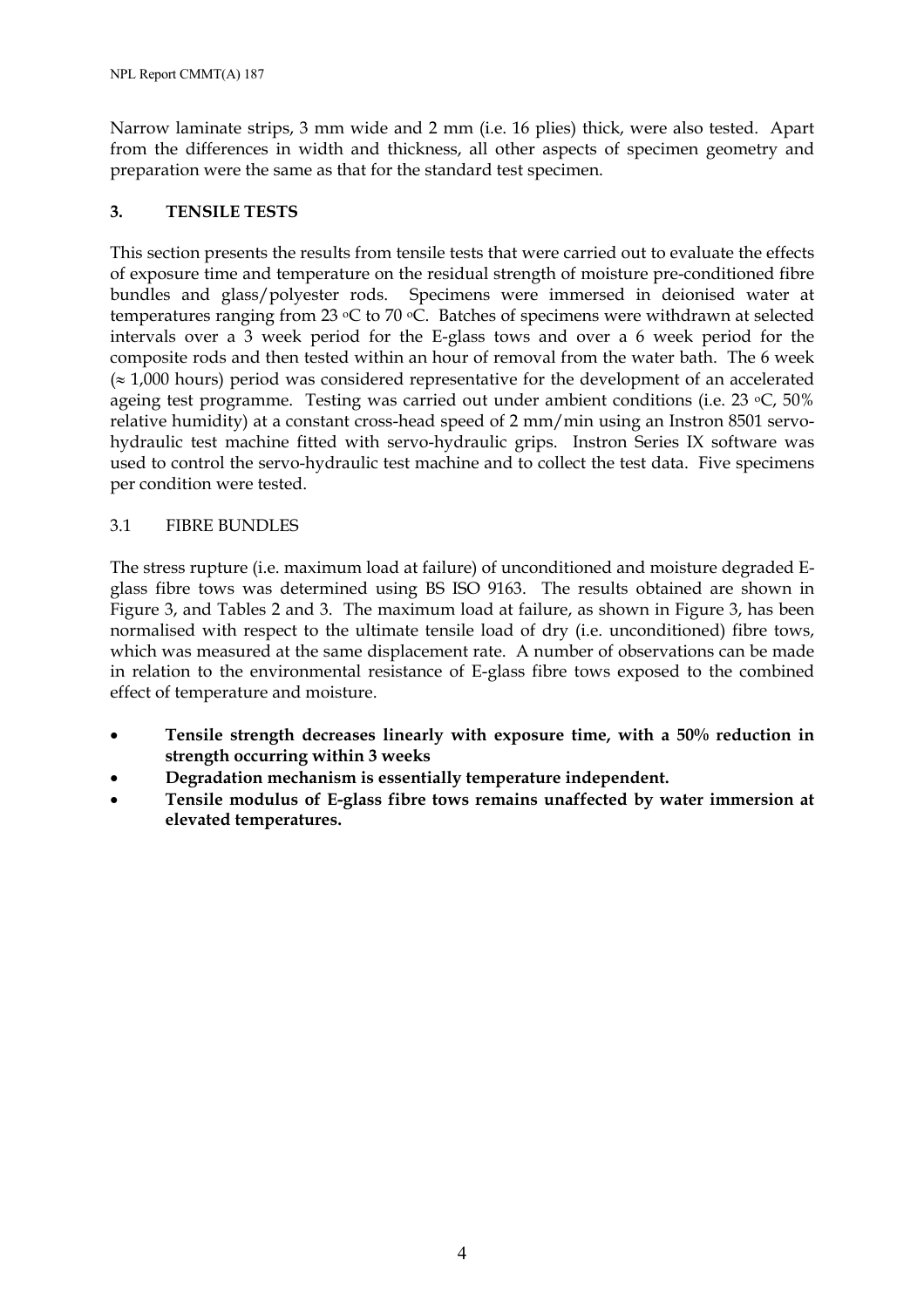

Figure 3 Maximum load at failure for moisture pre-conditioned E-glass fibre tows. **Table 2 Tensile Results for Unconditioned E-Glass Fibre Tows** 

| Property                | <b>Measured Value</b> |  |  |
|-------------------------|-----------------------|--|--|
| Breaking Stress (N/Tex) | $0.31 \pm 0.04$       |  |  |
| Breaking Strain (%)     | $2.11 \pm 0.14$       |  |  |
| Tensile Modulus (N/Tex) | $18.3 \pm 0.5$        |  |  |

**Table 3 Rupture Stress (N/Tex) for Moisture Pre-conditioned E-Glass Fibre Tows** 

| <b>Exposure Time (days)</b> |                 | Pre-Conditioning Temperature (°C) |                 |
|-----------------------------|-----------------|-----------------------------------|-----------------|
|                             | 23              | 40                                | 7Λ              |
|                             | $0.26 \pm 0.02$ | $0.27 \pm 0.03$                   | $0.23 \pm 0.02$ |
|                             | $0.21 \pm 0.02$ | $0.17 \pm 0.01$                   | $0.21 \pm 0.03$ |
|                             | $0.16 \pm 0.01$ | $0.15 \pm 0.01$                   | $0.13 \pm 0.02$ |

The results in Figure 3 indicate that pre-soaking in the absence of stress had a severe effect on the subsequent short-term strength of the E-glass fibres. Degradation of the glass fibres can be mainly attributed to leaching of alkali oxides (sodium or potassium oxide) from the fibre surface resulting in the formation of surface micro-cracks. Checks need to be carried out to determine the degree of reversibility, chemical changes within the glass fibre due to environmental attack and the extent of micro-damage on the fibre surfaces. The results presented in this section clearly demonstrate that tensile testing of fibre tows offers a relatively quick and cost effective means of evaluating fibre sensitivity to chemical attack.

**NB. Glass fibres are susceptible to damage induced through handling and moisture degradation and therefore care should be taken to avoid these problems. Glass fibres should be stored in a dry (i.e. low humidity) area**.

#### 3.2 COMPOSITE RODS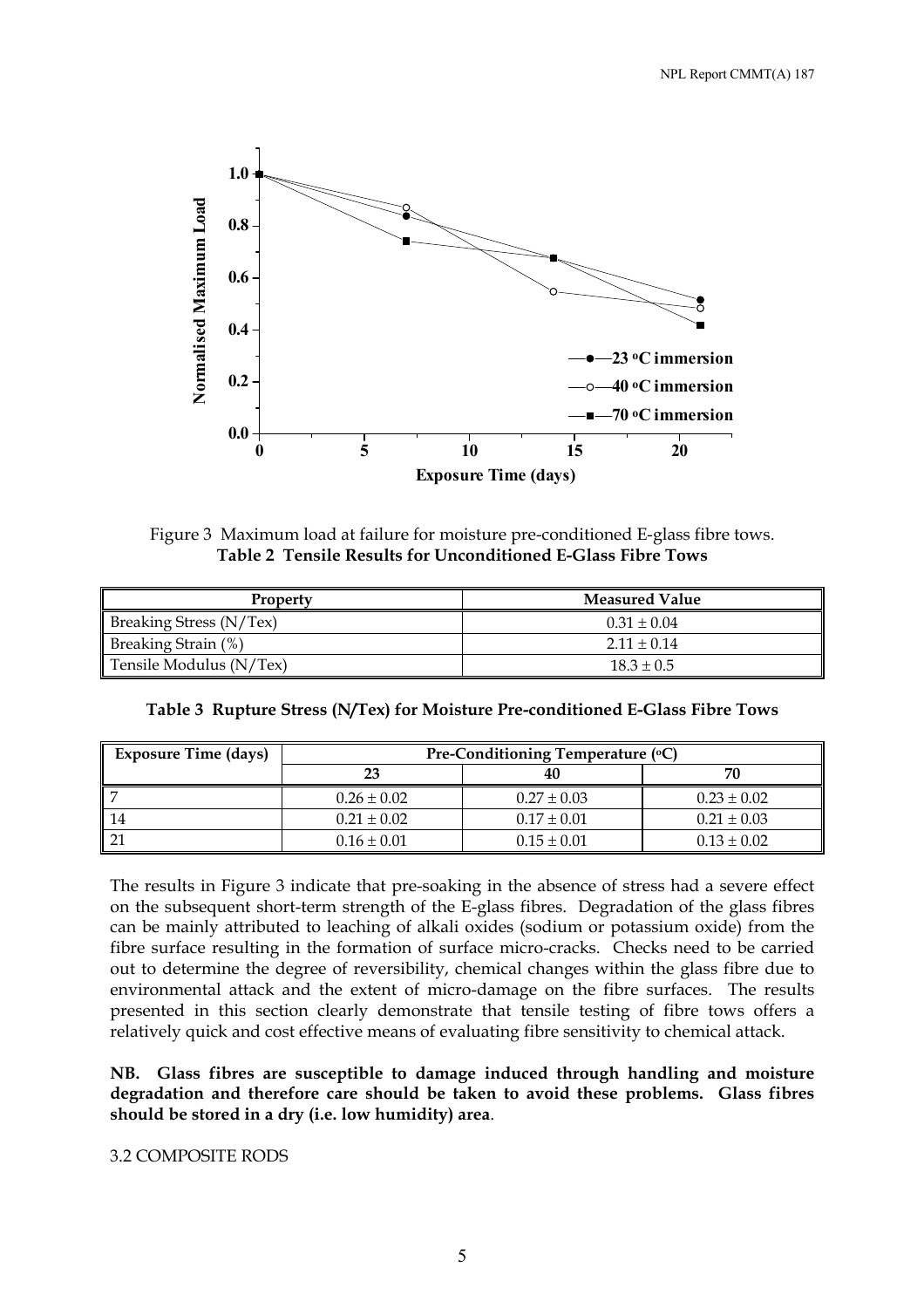A series of tensile tests were conducted on pre-conditioned glass/polyester rods. Testing was conducted according to BS ISO 9163. The results, shown in Table 4 and Figure 4, indicate that, without applied stress, the rate of reduction in tensile strength of the glass/polyester rods increases with pre-conditioning temperature. The tensile strength, as shown in Figure 4, has been normalised with respect to the ultimate tensile strength of dry fibre tows measured at the same displacement rate (i.e.  $1057 \pm 16$  MPa). The tensile modulus was found to be invariant with temperature and exposure time.

| <b>Exposure Time (days)</b> | Pre-Conditioning Temperature (°C) |              |              |              |  |
|-----------------------------|-----------------------------------|--------------|--------------|--------------|--|
|                             | 23                                | 40           | 60           | 70           |  |
|                             | $958 \pm 10$                      | $914 \pm 21$ | $629 \pm 9$  | $574 \pm 79$ |  |
| 14                          | $869 \pm 9$                       | $722 \pm 82$ | $524 \pm 25$ | $523 \pm 12$ |  |
| 21                          | $798 \pm 51$                      | $656 \pm 24$ | $460 \pm 12$ | $496 \pm 24$ |  |
| 42                          | $751 \pm 26$                      | $538 \pm 19$ | $468 \pm 27$ | $478 \pm 27$ |  |

**Table 4 Tensile Strength (MPa) for Moisture Pre-conditioned Glass/Polyester Rods** 

The results clearly show that the Crystic 196 polyester resin offers minimal protection to the glass fibres when immersed in water at temperatures approaching the glass-transition temperature, **Tg**, of the dry resin ( $Tg = 63$  °C). The effect of moisture content on the **Tg** for the polyester resin can be seen in Figure 5. It is recommended that the glass/polyester is not directly immersed in water at temperatures in excess of 40  $\degree$ C.



Figure 4 Tensile strength of glass/polyester for different preconditioning temperatures.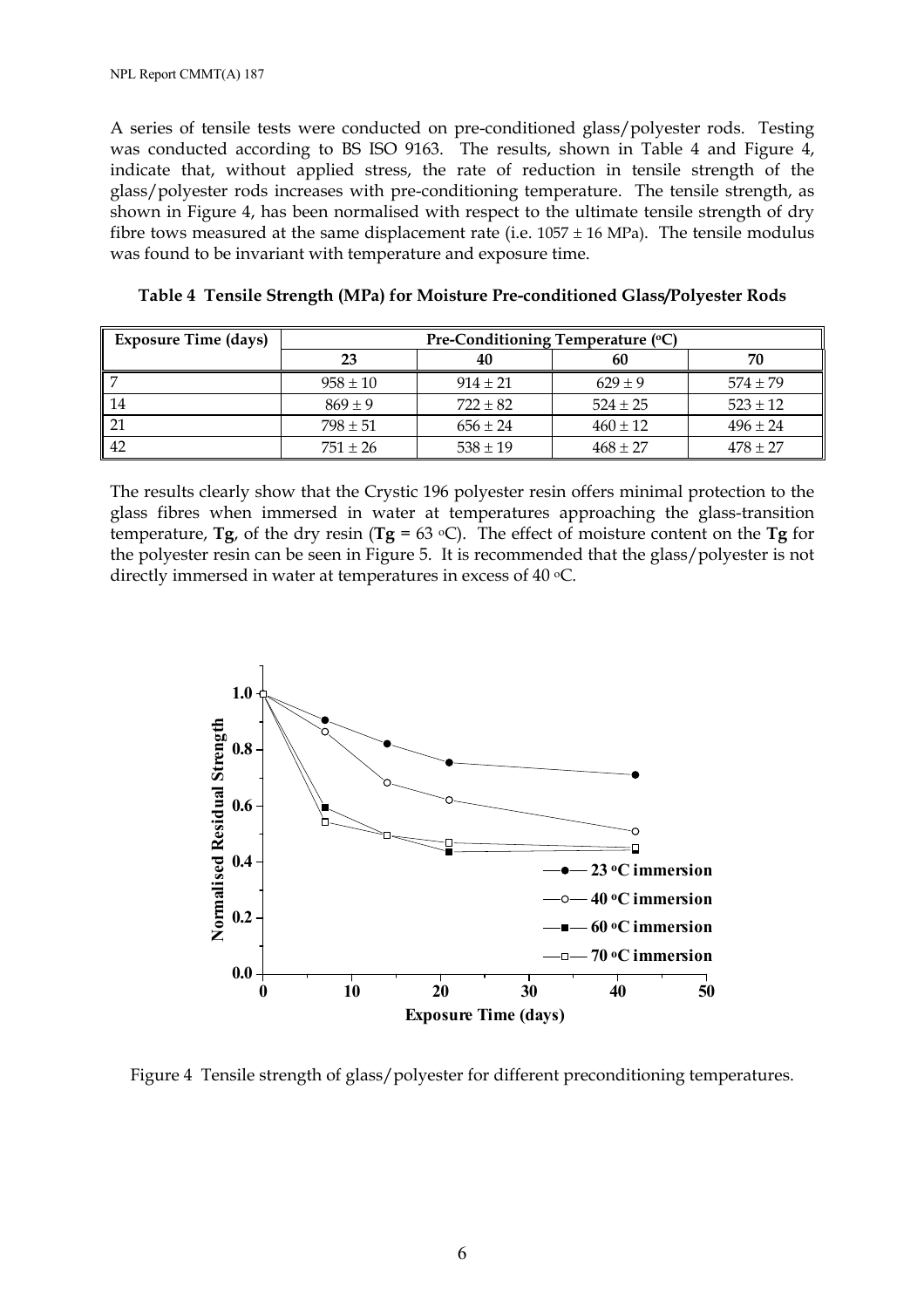

Figure 5 Glass transition temperature for moisture conditioned Crystic 196 polyester.

It can be concluded that small diameter rods (e.g. 1.5 mm) enable rapid uptake of aggressive agents, with any degradation effects on the composite being quickly manifested (within 7 days) in terms of strength reduction.

## **4. STATIC FATIGUE**

This section presents the results from static fatigue tests that were carried out on E-glass fibre tows, glass polyester rods and unidirectional E-glass/F922 laminates (3 mm and 15 mm wide). The test results (Figures 6 to 9) presented in this report are confined to ambient conditions only. Testing is underway into evaluating the combined effect of environment and applied static tensile stress. These tests are being carried out using a bank of small creep machines, with the loading chain consisting of a screw jack in series with a load cell. The specimen is fully encapsulated in the liquid environment. The system developed at the National Physical laboratory (NPL) allows for the liquid environment to be circulated.

Most of the static tests under ambient conditions were carried out using Instron servohydraulic test machines. This is a relatively expensive option in comparison to the use of small stand alone test frames, but due to the relatively short duration of most of the tests it was expedient to use servo-hydraulic frames. **For short duration tests (i.e. static loads close to the maximum load at failure) load relaxation occurs and it is therefore necessary to continuously manually adjust the screw jack on the creep frame in order to maintain a constant load. The use of servo-hydraulic controls avoids this problem. Manually operated systems are best suited to long -term testing where loads are relatively low and load relaxation is minimal**.

The normalised stress rupture curves (Figures 6 to 9) when plotted on a linear-log plot can be approximated by a straight line fit as follows:

$$
\sigma_{\text{APP}} / \sigma_{\text{UTS}} = 1 - \text{klog } t_{\text{f}}
$$
 (1)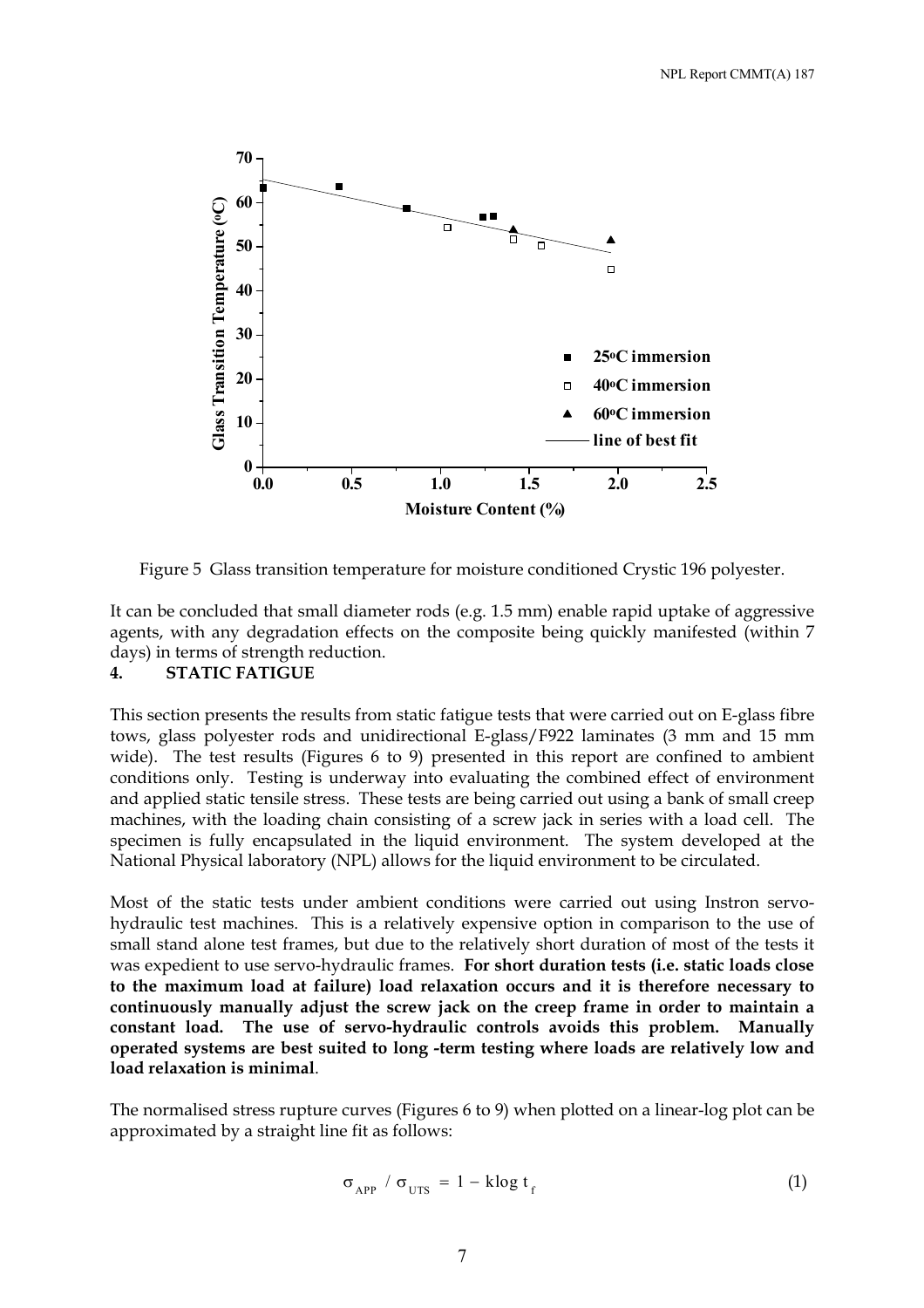where  $\sigma_{\text{APP}}$  is the applied load (or stress),  $\sigma_{\text{UTS}}$  is the maximum short-term strength of the unconditioned material, **k** is the slope and  $\mathbf{t}_f$  is time to failure.



Figure 6 Stress rupture of E-glass fibres in air.

The rate of strength reduction was relatively high for the E-glass fibre tows (50% strength loss within 3 hours) as shown in Figure 6. In comparison, glass/polyester rods (Figure 7) and the 15 mm wide unidirectional E-glass/F922 specimens (Figure 8) are capable of sustaining a static load equivalent to 50% UTS for at least 4 months. The results for narrow (i.e. 3 mm wide) unidirectional E-glass/F922 (Figure 9) indicated that these specimens were less robust. Efforts were made to minimise the possibility of machine induced damage at the specimen edges affecting the strength results; particularly for the narrow strips. Although the narrow specimens were cut oversized and then polished to the final width, damage generally initiated at the edges. **The results from the 3 mm wide E-glass/F922 strips cannot be extrapolated to larger coupon specimens, whereas the results from the glass/polyester rods doe not preclude this possibility.**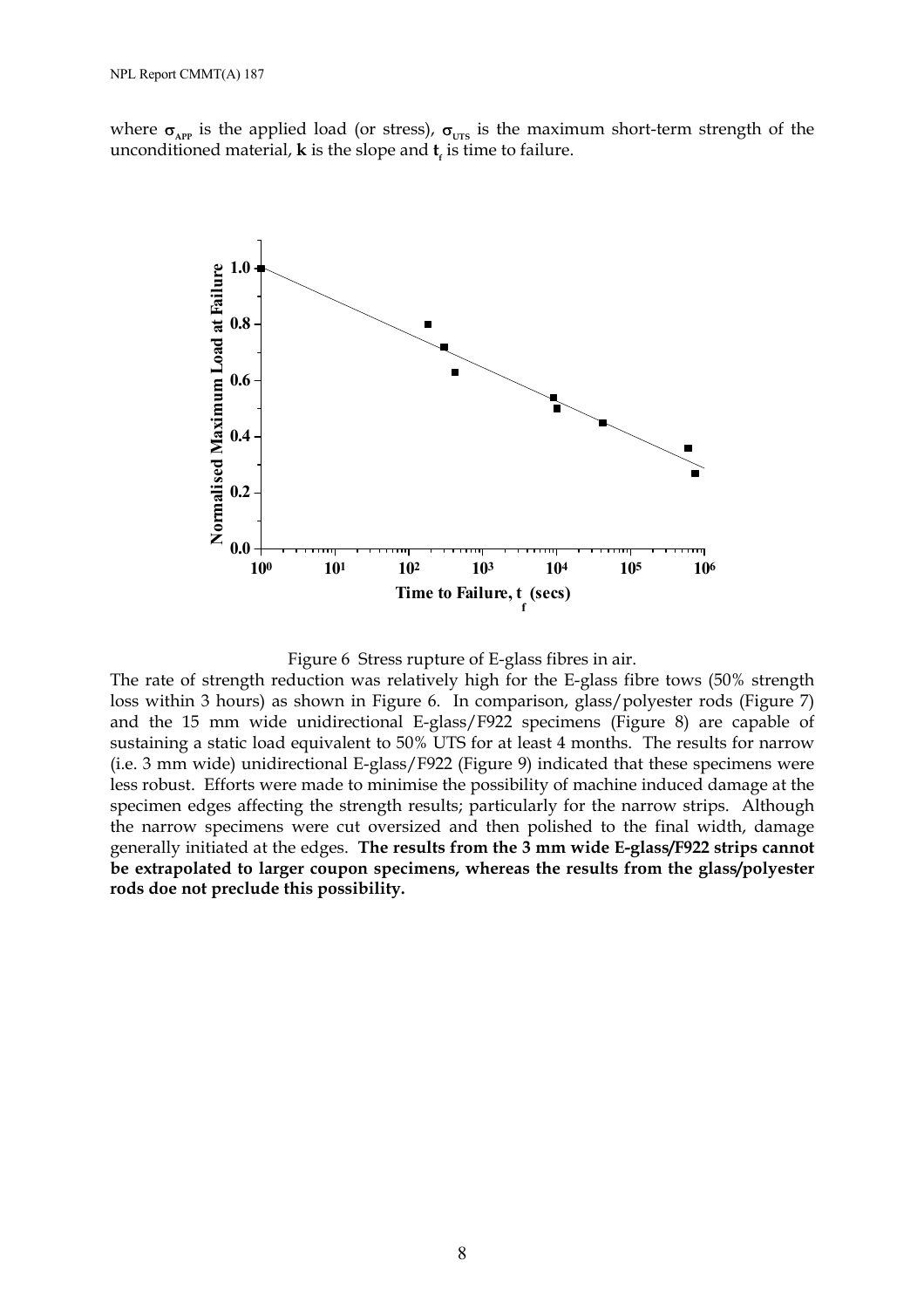

Figure 7 Failure stress of glass/polyester rods in air.

Glass fibre strands stress rupture under static loading conditions, whereas in the case of the composite rods and unidirectional laminates, failure was non-progressive (i.e. catastrophic) with failure consistently occurring within the gauge-length, although often near the end tabs. There was little indication on the load-displacement response that failure was imminent. Figure 10 shows a typical tensile failure for a glass/polyester rod specimen with fibre brushing.

Further static tests are to be carried out in aqueous environments (i.e. water, weak alkali and weak acid solutions). The results of both the ambient and environmental exposure tests are to be compared with predictive analysis, which is being carried out in parallel with the test programme.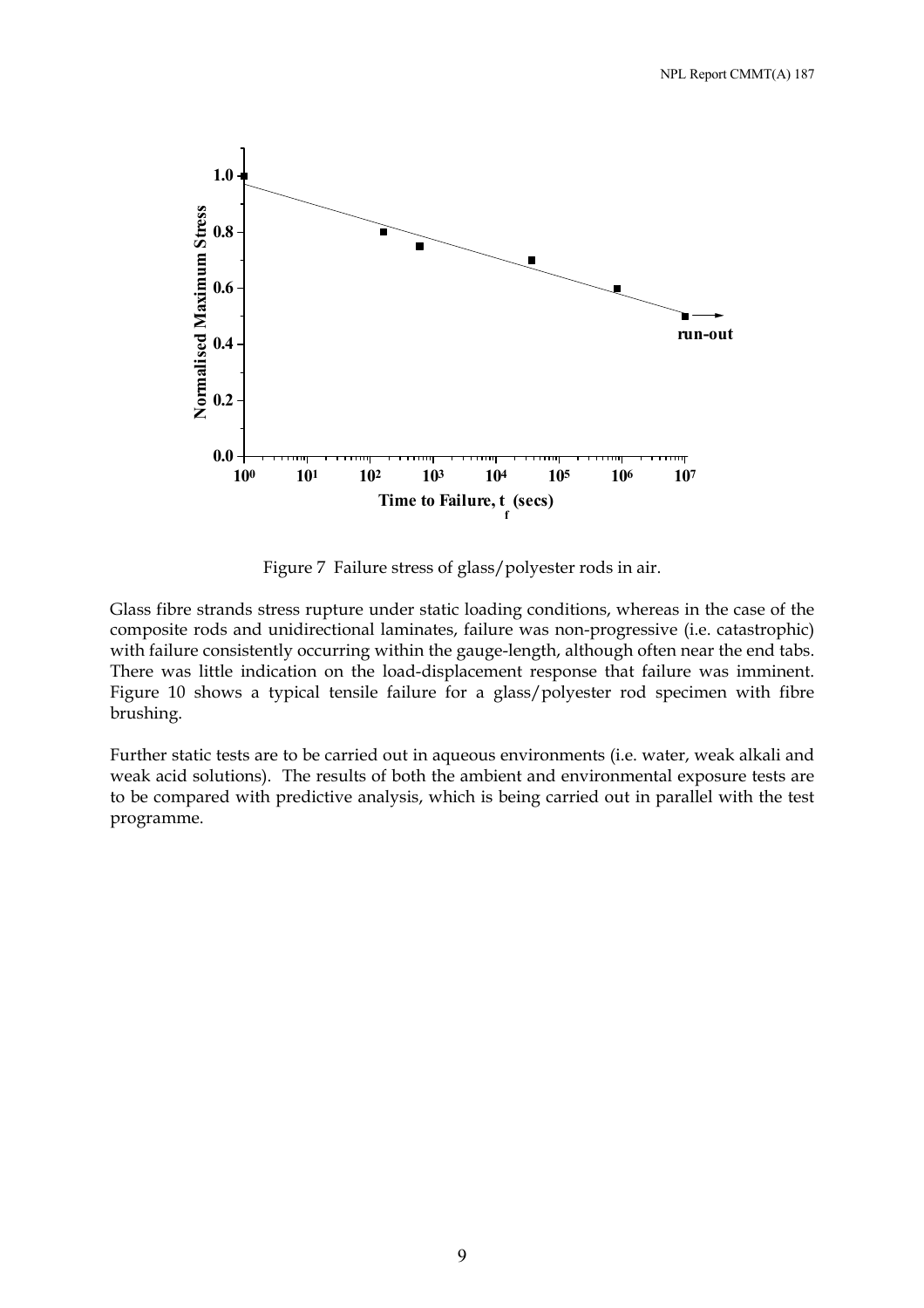

Figure 8 Failure stress of 15 mm wide unidirectional E-glass/F922 laminate in air.



Figure 9 Failure stress of 3 mm wide unidirectional E-glass/F922 laminate in air.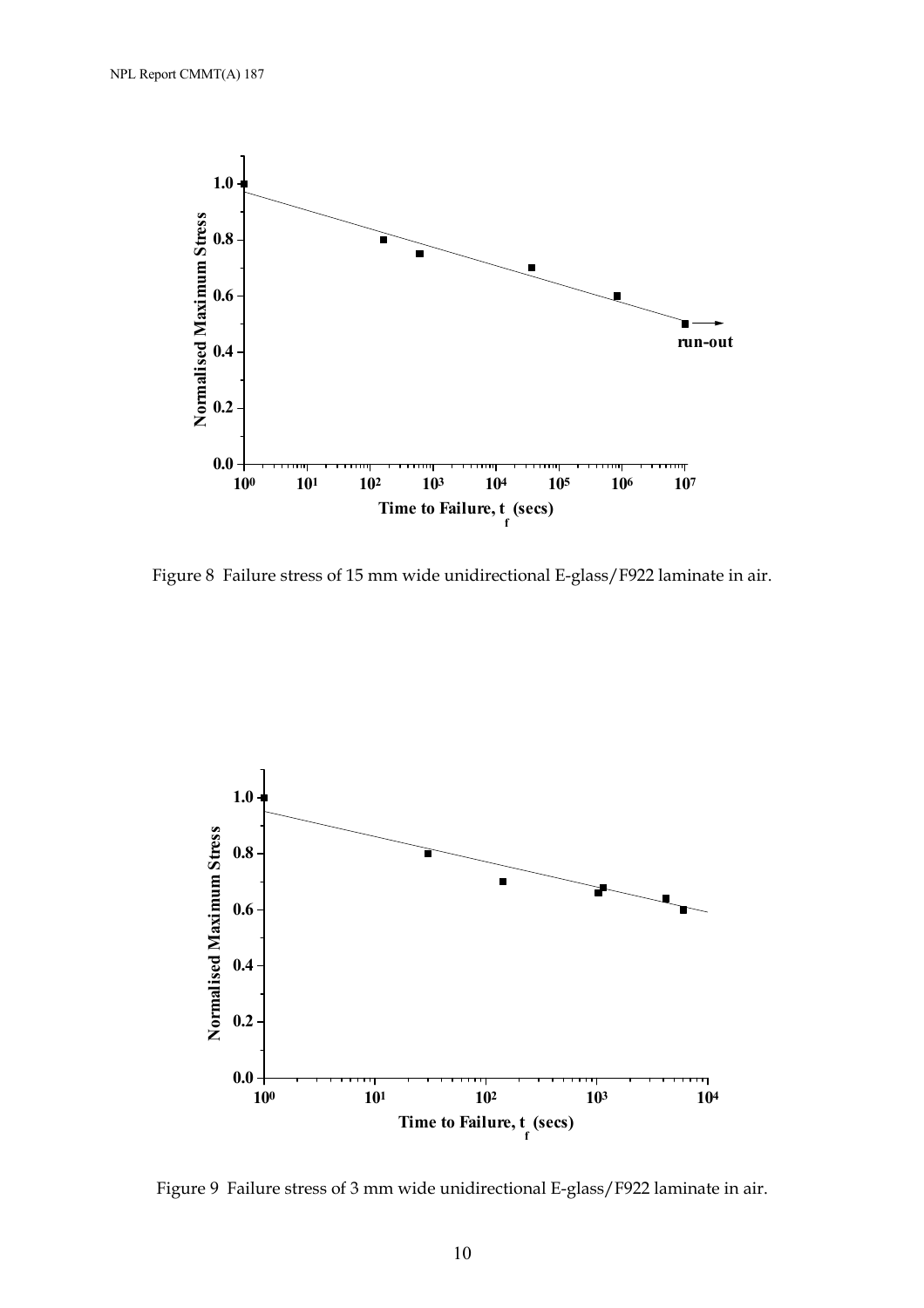Figure 10 Typical failure for glass/polyester rods

#### **5. FLEXURE**

#### 5.1 HYGROTHERMAL EFFECTS

Flexure tests were carried out on unconditioned and moisture preconditioned flexure specimens cut from 2 mm thick unidirectional E-glass/913 and T300/924 laminates in both the longitudinal and transverse directions. The specimens were tested in four-point bending to BS EN ISO 14125 [6] specifications. An outer to inner span ratio of 3:1 was employed. The longitudinal and transverse specimens were 100 mm and 60 mm long, respectively. The width for both specimens was 15 mm. The flexural properties were measured at five temperatures (23  $\degree$ C, 50  $\degree$ C, 100  $\degree$ C, 150  $\degree$ C and 200  $\degree$ C). Specimens were tested in an environmental chamber attached to an Instron 4507 screw-driven test machine. Temperatures were allowed to stabilise for 5 to 10 minutes prior to testing. Instron Series IX software was used to control the test machine and record load and strain during the tests. A 20 kN load cell was used to monitor load.



Figure 11 Moisture absorption of longitudinal E-glass/913 and T300/924 specimens.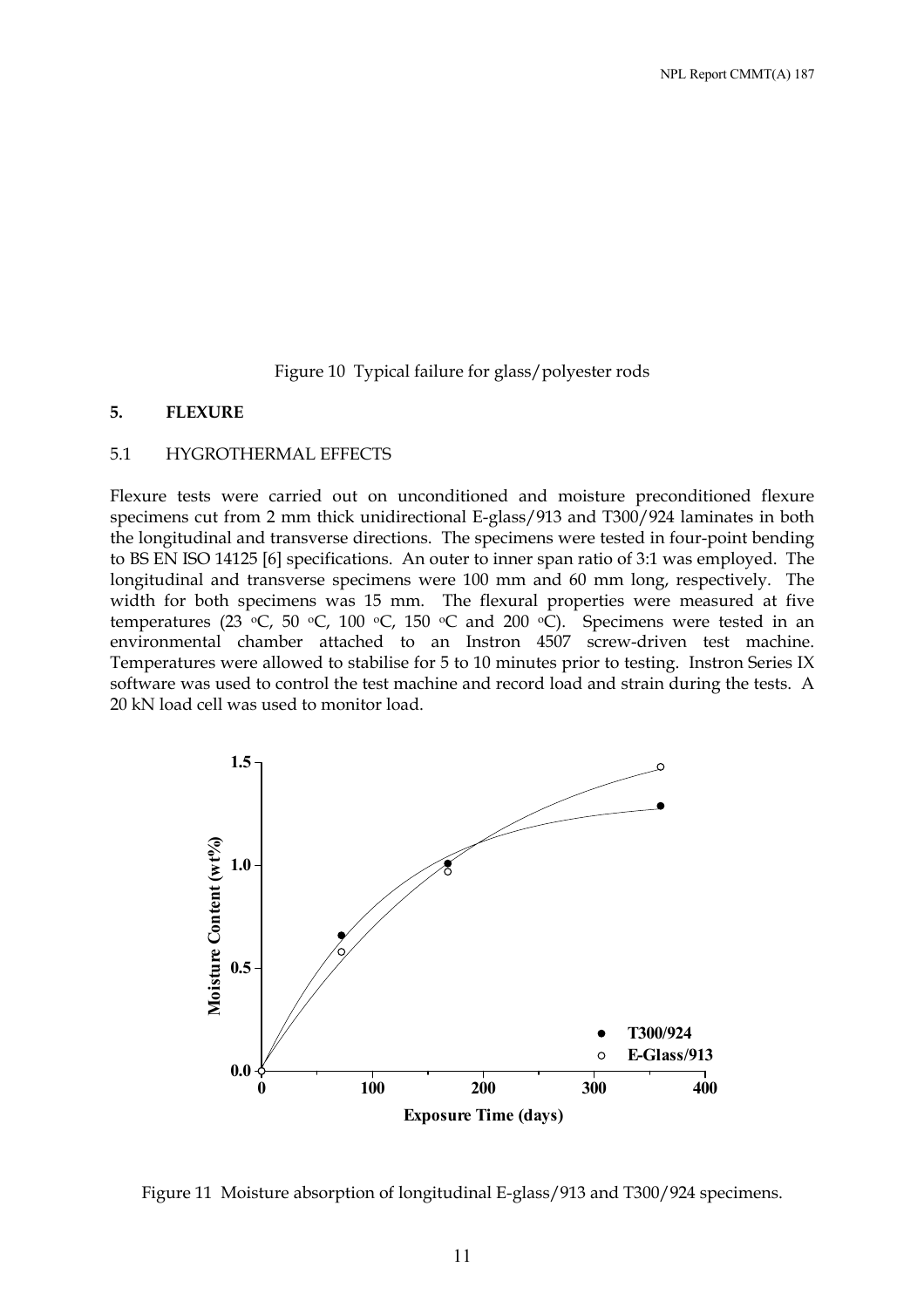The flexure specimens were immersed in deionised water at a temperature of 60  $\degree$ C. Batches of specimens were withdrawn at selected intervals over a 15 day period and tested. Five specimens per condition were tested. The moisture content (wt%) was monitored using travellers (Figure 11) [7]. Dynamic mechanical thermal analysis (DMTA) measurements were carried out on moisture conditioned specimens to determine the change in **Tg** as a function of moisture content (Figure 12). ISO 6721-1 [8] specifies a method of using DMTA for plastics and composites.



Figure 12 Glass transition temperature for moisture conditioned E-glass/913 and T300/924.

The transverse and longitudinal flexure results for the two composites are presented as a set of graphs (Figures A1 to A4) in the Appendix of this report. The following observations can be made in relation to flexure and moisture absorption results.

- **Tg** for both epoxy based composites decreases linearly with moisture content. The rate of decrease is approximately 29  $\rm{C}/\rm{wt}$ % for E-glass/913 and 37  $\rm{C}/\rm{wt}$ % for T300/924.
- Rate of moisture absorption was higher for the E-glass/913 laminate (Figure 11). A contributing factor was the higher resin content present within the composite.
- At elevated temperatures the adverse effect of moisture on the flexural properties is exacerbated. A synergism exists between moisture content and temperature.
- Transverse flexural properties are particularly sensitive to changes in moisture content.
- Flexural properties of E-glass/913 are more sensitive to changes in moisture and temperature in comparison with T300/924. This is understandable as the **Tg** for unconditioned (i.e. dry) E-glass/913 and T300/924 is 156  $\degree$ C and 209  $\degree$ C, respectively.
- **Transverse flexure tests offer a rapid and economic method of assessing environmental degradation. Tests can be carried out under combined environmental and applied loading (static and fatigue) conditions.**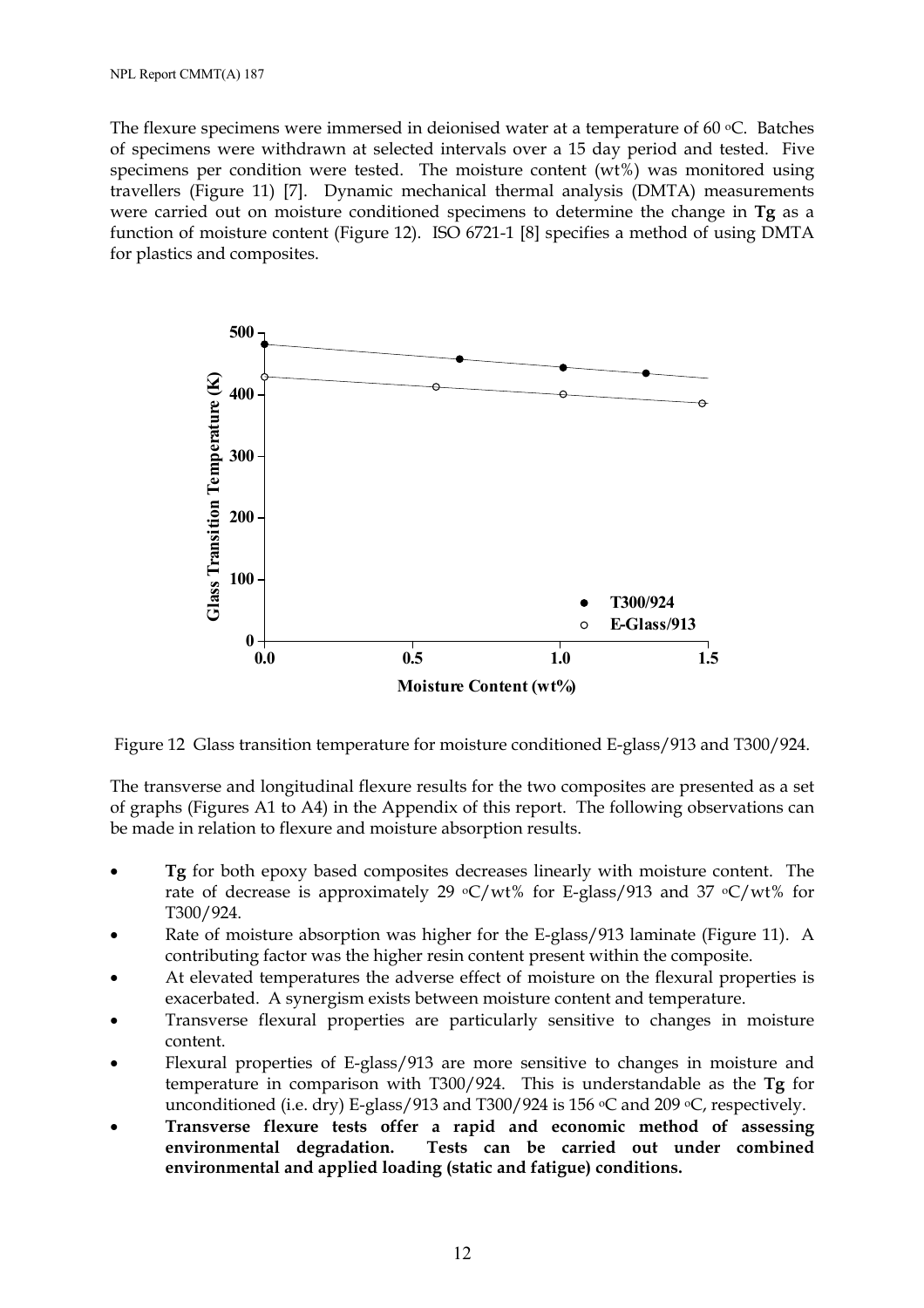• Strength and stiffness property reduction due to hygrothermal ageing can be "approximated" using the following simple algebraic relationship [9]:

$$
\frac{P}{P_o} = \left(\frac{T_{gw} - T}{T_{gd} - T_o}\right)^{1/2}
$$
\n(2)

where **P** denotes material property (e.g. longitudinal flexural strength) at the test temperature **T** (in K), **Po** is the initial property value of the dry material measured at ambient temperature **To** (296 K), and **Tgd** and **Tgw** are the glass transition temperatures of dry and conditioned (i.e. wet) material. The above equation results in conservative strength values. This relationship will only provide a rational solution when **Tgw > T** and **Tgd > To**.

The results further emphasise the need for models to predict hygrothermal degradation effects in composites. Work is being carried out within the CPD2 project to address this issue.

## 5.2 AUTOCLAVE CONDITIONING

Flexural properties have also been measured for autoclaved conditioned cross-ply (i.e. 0/90) T300/924 carbon/epoxy. Three-point flexure tests were carried out on dry and conditioned specimens under standard laboratory conditions according to BS EN ISO 14125. The flexure tests were simply trials to ascertain the effectiveness of using a steam autoclave to accelerate ageing. Specimens were exposed to the following high temperature and pressure conditions for periods ranging from 6 to 12 hours: (i) 1.05 bar and 121  $\circ$ C; and (ii) 2.6 bar and 137  $\circ$ C. The results of the tests are shown in Table 4. The specimens were conditioned in a commercial autoclave unit by LTE Scientific Ltd.

|  |  | Table 4 Flexural Properties of Autoclaved Conditioned Cross-Ply T300/924 Carbon/Epoxy |  |  |
|--|--|---------------------------------------------------------------------------------------|--|--|
|  |  |                                                                                       |  |  |

| Condition                                        | <b>Moisture Content</b><br>(%) | <b>Flexural Modulus</b><br>(GPa) | <b>Flexural Strength</b><br>(MPa) |
|--------------------------------------------------|--------------------------------|----------------------------------|-----------------------------------|
| Dry                                              | $0.19 \pm 0.01$                | $92.5 \pm 1.1$                   | $1332 \pm 78$                     |
| 121 °C/1.05 bar/ 6 hrs                           | $1.10 \pm 0.02$                | $90.9 \pm 1.1$                   | $1,275 \pm 73$                    |
| $121 \text{ °C}/1.05 \text{ bar}/12 \text{ hrs}$ | $1.43 \pm 0.01$                | $90.0 \pm 0.9$                   | $1,198 + 97$                      |
| $137 \text{ °C}/2.60 \text{ bar}/12 \text{ hrs}$ | $2.19 \pm 0.06$                | $88.9 \pm 0.9$                   | $1,223 \pm 21$                    |

Trials have also been carried out using an in-house autoclave unit. The preliminary results showed that within 24 hours exposure at 3.3 bar and 137 °C the transverse tensile strength of unidirectional T300/924 had been reduced by 25%.

The results in Table 4 show that moisture uptake in 12 hours was approximately 2 wt%. The corresponding reduction in **Tg** was at least 52 oC. This is equivalent to immersing the specimens in water at 60  $\circ$ C for approximately 1 to 2 months. Larger coupon specimens would take 3 to 4 months and real structures 1 to 2 years to condition using current procedures. **The results strongly indicate that autoclave conditioning is a viable option for inducing accelerated ageing, particularly for those systems possessing glass transition temperatures in excess of 120 <sup>o</sup> C to 140 <sup>o</sup> C. The technique may prove far too destructive for materials possessing a low Tg value, such as polyester resins. This promising accelerated ageing procedure warrants further consideration.**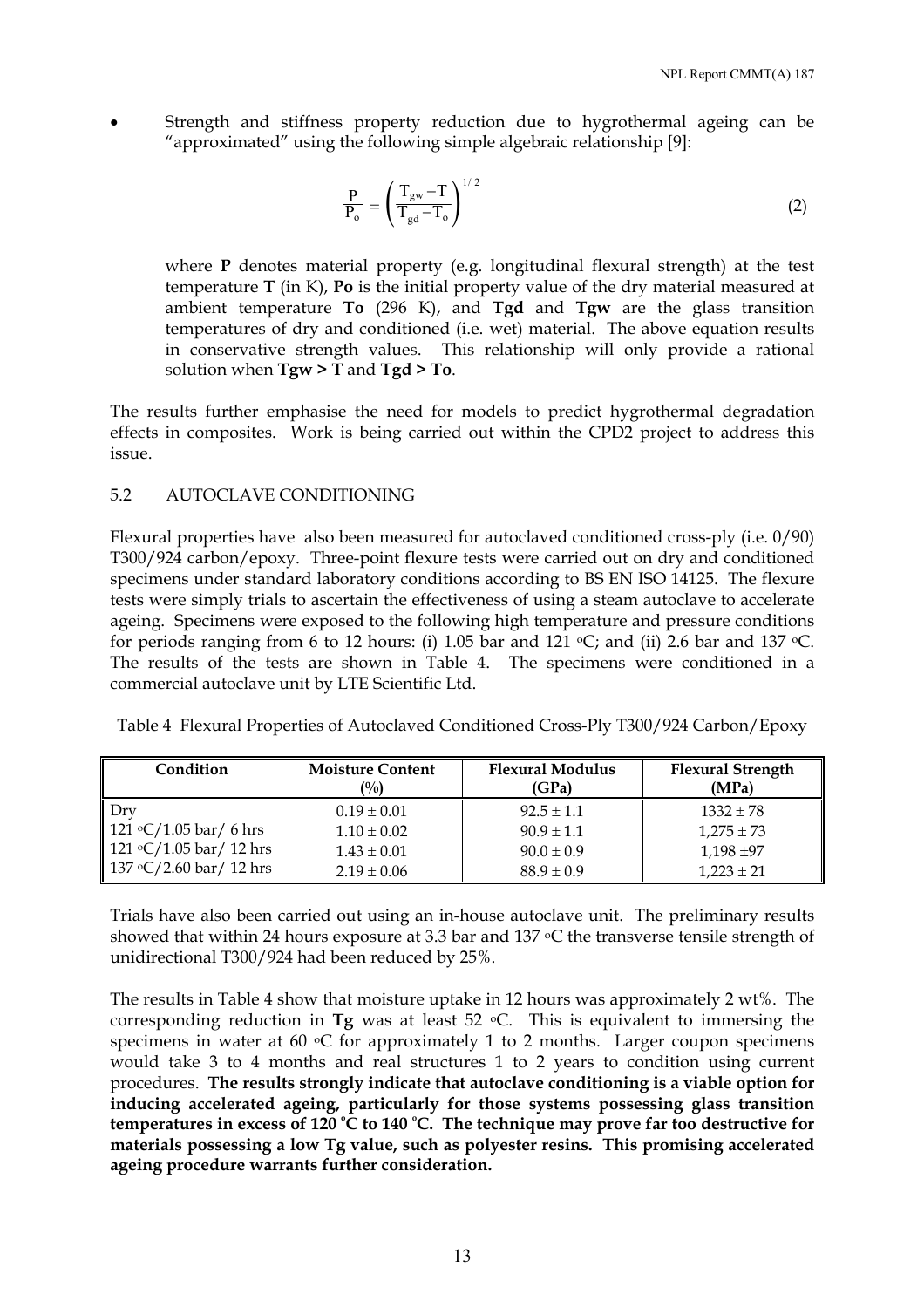## **6. CONCLUSIONS**

A number of key points that have arisen from this work are summarised below.

## **Fibre Tows**

- Glass fibres are susceptible to moisture degradation and therefore care should be taken to store fibre tows in a dry (i.e. low humidity) area. Tensile strength decreases linearly with exposure time in water (50% reduction within 3 weeks).
- Degradation mechanism due to water immersion is essentially temperature independent.
- Tensile modulus of E-glass fibre tows remains unaffected by water immersion at elevated temperatures.
- Fibre tows are suitable for accelerated testing under combined static loads and hostile environments offering a relatively rapid method for evaluating fibre sensitivity to chemical attack.

## **Composite Rods**

• Small diameter (i.e. 1.5 mm) composite rods are suitable for accelerated testing under combined static loads and hostile environments. It may be possible to extrapolate static fatigue data to larger coupon specimens.

## **Unidirectional Laminates**

- Results from the 3 mm wide E-glass/F922 strips cannot be extrapolated to larger coupon specimens.
- Transverse flexural properties are particularly sensitive to hygrothermal effects.
- Transverse flexure tests offer a rapid and economic method of assessing environmental degradation. Tests can be carried out under combined environmental and applied loading (static and fatigue) conditions.

## **General**

• Stress rupture response with time can be "approximated" using Equation (1):

$$
\sigma_{APP} / \sigma_{UTS} = 1 - k \log t_{f}
$$

• Autoclave conditioning is a viable option for inducing accelerated ageing in PMCs.

## **Future work** will consider:

- Environmental degradation of multidirectional laminates evaluating methods for determining and predicting cumulative damage (e.g. stiffness loss and transverse matrix cracking). A number of conditions (e.g. water immersion, 50  $\mathrm{^{\circ}C}/96\%$  RH, skydrol and jet fuel) recommended by UK industry will be considered.
- Static fatigue testing of carbon and glass fibre tows and composite rods in aqueous environments (i.e. water, weak alkali and weak acid solutions). The results of both the ambient and environmental exposure tests are to be compared with predictive analysis.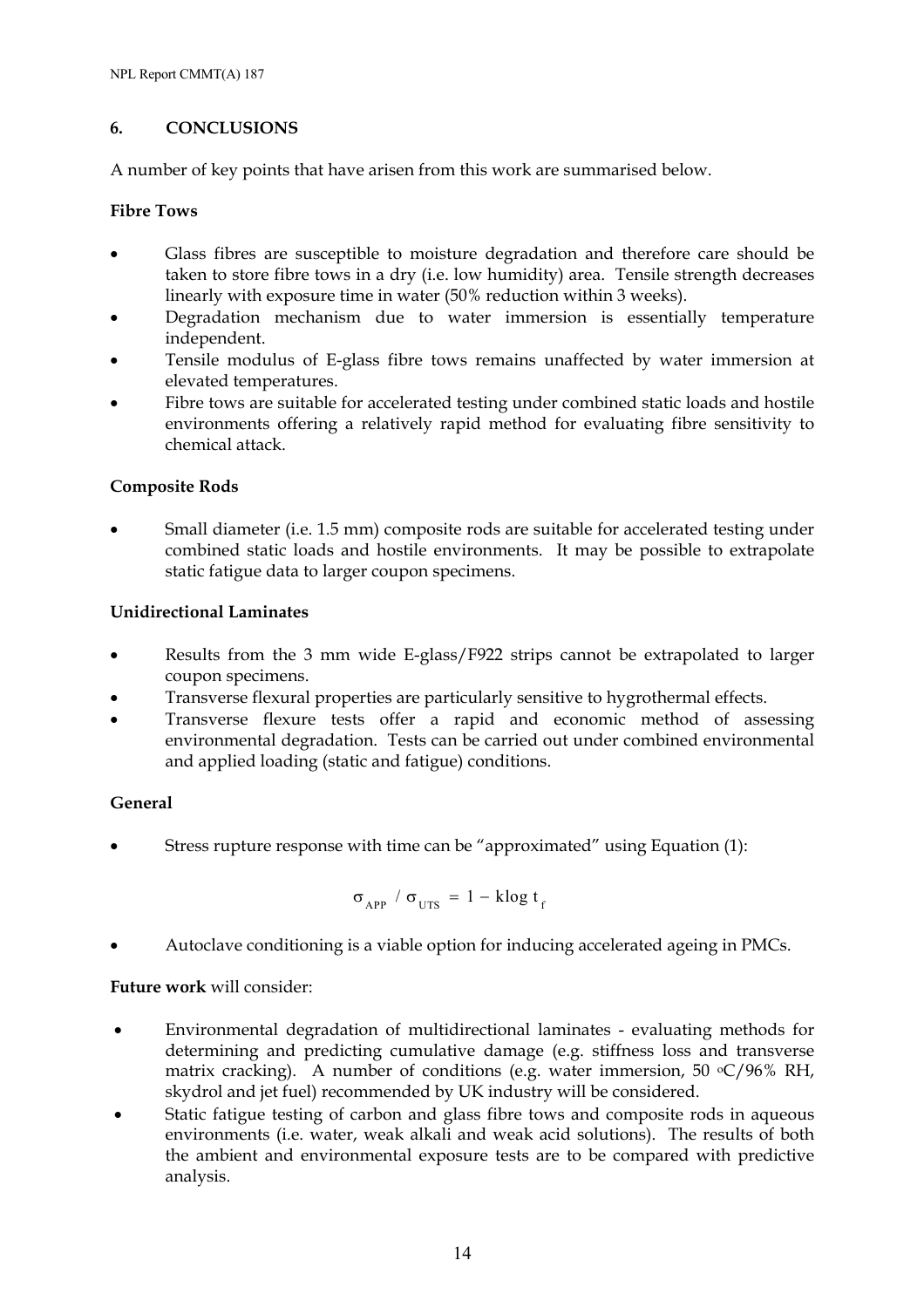• Environmental degradation of bulk resins (i.e. Fibredux F922 epoxy, Scott Bader Crystic 916 polyester and Norpol Dion 9100 vinylester).

## **ACKNOWLEDGEMENTS**

This work forms part of the programme "Composites Performance and Design" funded by the Engineering Industries Directorate of the UK Department of Trade and Industry, as part of its support of the technological competitiveness of UK industry. The authors would like to express their gratitude to all members of the Industrial Advisory Group (IAG) and to colleagues at the National Physical Laboratory, particularly to Mr R Shaw and Mr G Nunn whose contributions have made this work possible.

## **REFERENCES**

- 1. ISO 1183:1987, "Plastics Methods for Determining Density and Relative Density of Non-Cellular Plastics"
- 2. ISO 1172:1975, "Textile Glass Reinforced Plastic Determination of Loss on Ignition".
- 3. BS ISO 11667:1997, "Fibre-Reinforced Plastics Moulding Compounds and Prepregs Determination of Resin, Reinforced-Fibre and Mineral-Filler Content - Dissolution Method".
- 4. BS ISO 9163:1996, "Textile Glass Rovings Manufacture of Test Specimens and Determination of Tensile Strength of Impregnated Rovings".
- 5. BS EN ISO 527-5:1997, "Plastics Determination of Tensile Properties. Part 5 Test Conditions for Unidirectional Fibre-reinforced Plastic Composites".
- 6. BS EN ISO 14125:1998, "Fibre-Reinforced Plastic Composites Determination of Flexural Properties".
- 7. Broughton, W.R., Lodeiro, M.J., Maudgal, S. and Sims, G.D., "Review of Test Methods and Standards for Assessing Long-Term Performance of Polymer Matrix Composites", NPL Report CMMT(A) 94, 1998.
- 8. ISO 6721:1996, "Plastics Determination of Dynamic Mechanical Properties. Part 1. General Principles".
- 9. Chamis, C.C. and Murthy, P.L.N., "Simplified Procedures for Designing Bonded Composite Joints", Journal of Reinforced Plastics and Composites, Volume 10, 1991, pp 29-41.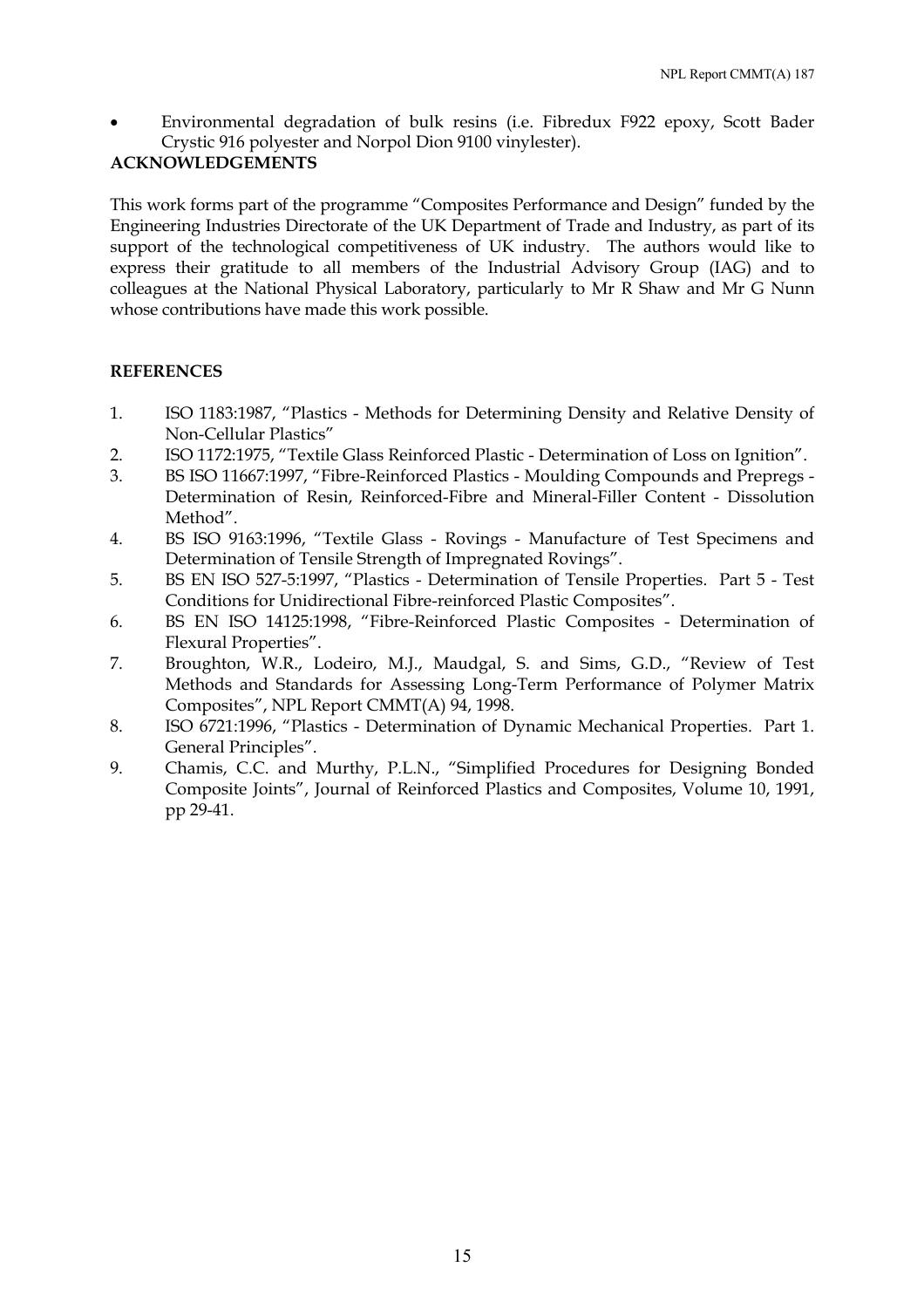## **APPENDIX**





Figure A1 Longitudinal flexural properties of conditioned E-glass/913 with temperature.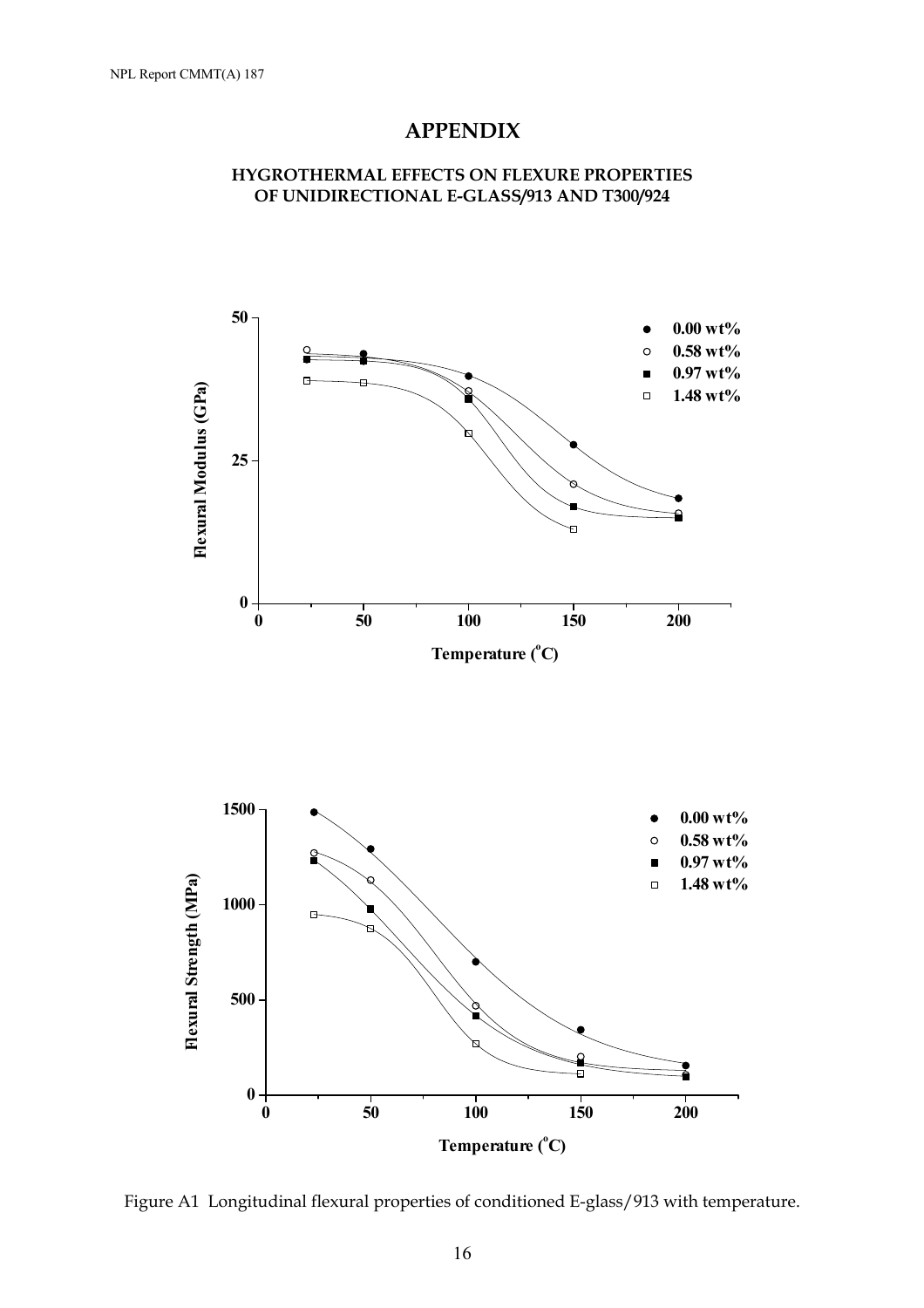# **APPENDIX (CONT.)**

## **HYGROTHERMAL EFFECTS ON FLEXURE PROPERTIES OF UNIDIRECTIONAL E-GLASS/913 AND T300/924**



Figure A2 Transverse flexural properties of conditioned E-glass/913 with temperature.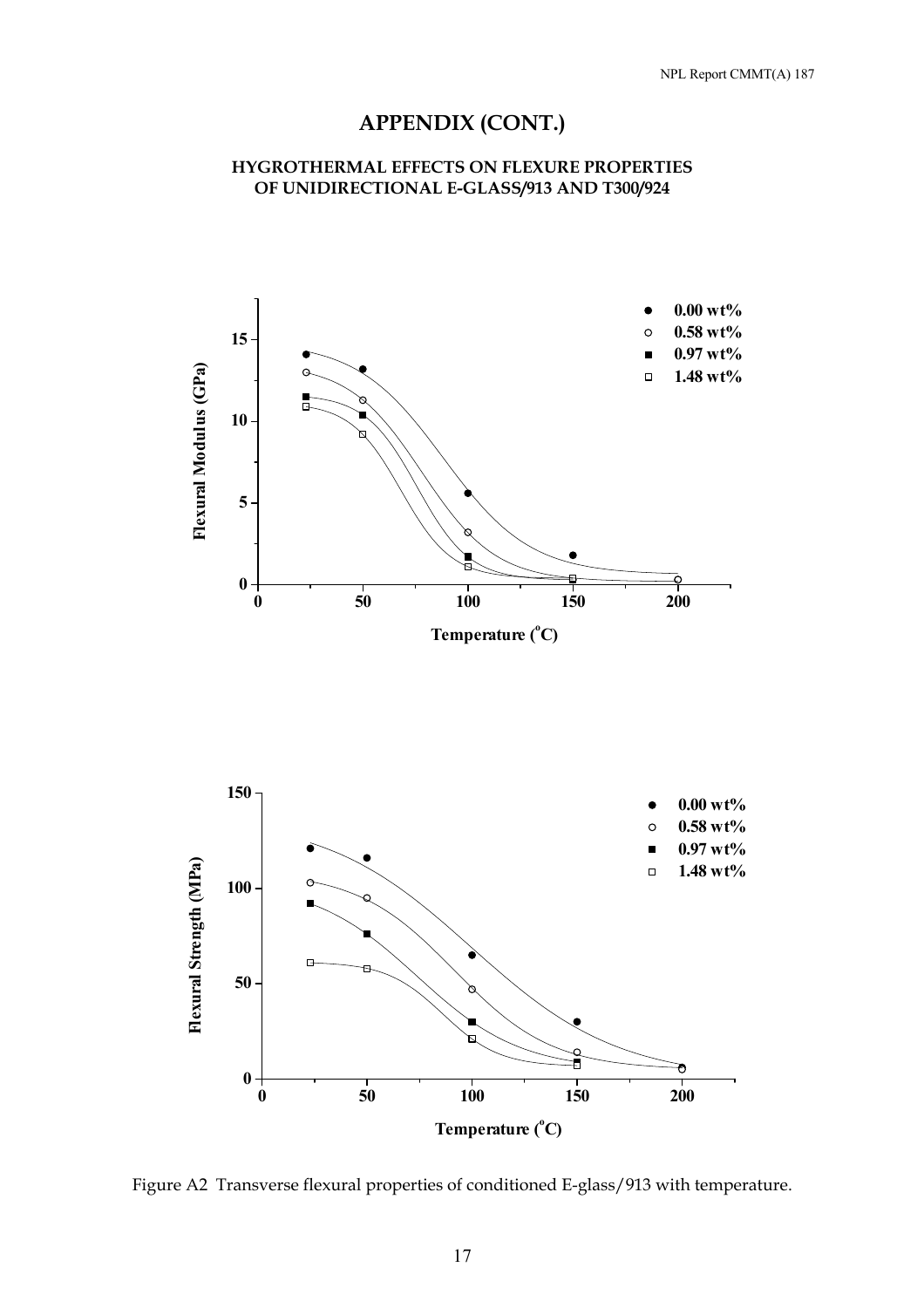# **APPENDIX (CONT.)**





Figure A3 Longitudinal flexural properties of conditioned T300/924 with temperature.